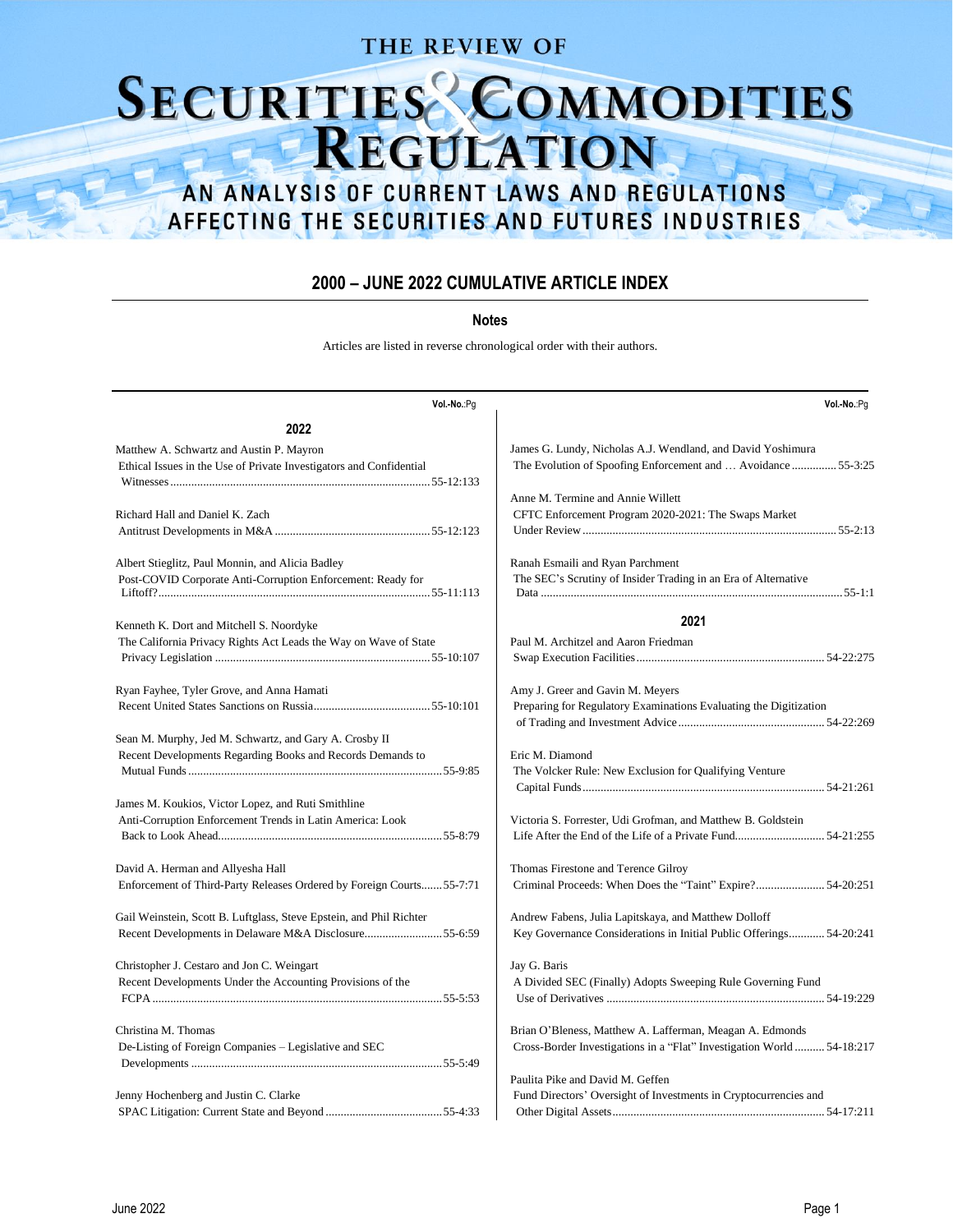| Vol.-No.:Pg.                                                                                                                 | Vol.-No.:Pg.                                                                                                                                                                              |
|------------------------------------------------------------------------------------------------------------------------------|-------------------------------------------------------------------------------------------------------------------------------------------------------------------------------------------|
| Kelley A. Howes                                                                                                              | Alex M. Madrid and Natasha S. Cooper                                                                                                                                                      |
| Preparing for and Managing an SEC Examination of a Registered                                                                | Turbulent Seas Ahead: New Arbitration Issues for Broker-                                                                                                                                  |
|                                                                                                                              |                                                                                                                                                                                           |
| Jeffrey A. Letalien                                                                                                          | Jose Martin                                                                                                                                                                               |
| SPAC Business Combinations: An Alternative to Traditional                                                                    | Anti-Corruption Compliance and FCPA Enforcement in                                                                                                                                        |
|                                                                                                                              |                                                                                                                                                                                           |
| Silpa Maruri and Owen Roberts<br>Recurring Themes in COVID-19 "Busted Deal" Litigation 54-16:189                             | Judith Alison Lee, Adam M. Smith, Stephanie Connor, Jesse Melman,<br>Scott Toussaint, Samantha Sewall, and Audi K. Syarief<br>Sanctions Enforcement Trends in the Era of COVID-19 54-4:41 |
| Robert L. Hickok, Jay A. Dubow, and Kaitlin L. Meola                                                                         | Daren R. Domina and Timothy J. Piscatelli                                                                                                                                                 |
| The SEC's Whistleblower Program - The Amended Rules and Post-                                                                | Examining and Managing Risks Associated with Outsourcing                                                                                                                                  |
|                                                                                                                              |                                                                                                                                                                                           |
| Sergio Alvarez-Mena and Carly Roessler                                                                                       | Richard D. Marshall and Mark D. Goldstein                                                                                                                                                 |
|                                                                                                                              | SEC Enforcement Actions Against Fund Advisers54-3:25                                                                                                                                      |
| Robert G. Houck, David Yeres, Benjamin Peacock, and Brendan Stuart                                                           | Ronald C. Machen and Cadene Russell Brooks                                                                                                                                                |
| Developments in Commodities Law 2020 - An Uncommon Year                                                                      | When "Gatekeepers" Become Whistleblowers: A Focus on Compliance                                                                                                                           |
|                                                                                                                              |                                                                                                                                                                                           |
| Darshak Dholakia and Melissa Duffy                                                                                           | Daniel Nathan, Heather Sussman, and Colleen Hespeler                                                                                                                                      |
| Status of U.S. Sanctions and Other Trade Restrictions on China 54-13:153                                                     | Regulatory Expectations for Cybersecurity Practices at Broker-                                                                                                                            |
| Douglas K. Yatter, Sohom Datta, and Cameron J. Sinsheimer<br>Insider Trading in Commodities Markets: An Evolving Enforcement | 2020                                                                                                                                                                                      |
| Tyler J. Leavengood, Jaclyn C. Levy, and Justin T. Hymes                                                                     | Sean M. Murphy, Robert J. Liubicic, and Ayana Sumiyasu                                                                                                                                    |
| The Duty of Disclosure for Corporate Officers: Avoiding Liability                                                            | Judicial Deference to Mutual Fund Boards: Lessons from Post-Jones                                                                                                                         |
|                                                                                                                              |                                                                                                                                                                                           |
| Neal Kumar<br>The CFTC (Finally) Adopts Speculative Position Limits 54-11:123                                                | Kelli L. Moll and Omoz Osayimwese<br>Key Considerations and Tactics in Negotiating Side Letters for                                                                                       |
| Lyle Roberts                                                                                                                 | Amy Doberman, Phillip Gillespie, and Seth Davis                                                                                                                                           |
| The Ninth Circuit's Recent Decisions on the Pleading of Loss                                                                 | SEC Proposes New Framework for Fund Valuation Practices53-21:251                                                                                                                          |
|                                                                                                                              | Susan Schroeder                                                                                                                                                                           |
| Peter K.M. Chan, Amy J. Greer, and Kristal D. Petrovich<br>SEC Enforcement Will Expand Its Policing of Public Companies      | Predicting Regulation Best Interest Enforcement Priorities 53-20:239                                                                                                                      |
| H. Gregory Baker, Rachel Maimin, Andrew Reidy, and Joseph Saka                                                               | Nathan Briggs and Timothy Parrington<br>Closed-End Fund Offering Reform: The Short-Form Registration                                                                                      |
| Novel Securities Liabilities from the Coronavirus and Utilizing                                                              | Gayle E. Littleton, Charles D. Riely, Philip B. Sailer, and                                                                                                                               |
|                                                                                                                              | Grace C. Signorelli-Cassady                                                                                                                                                               |
| Bryan Brown, Eryn Roberts, and Michael Vance                                                                                 | Practical Implications of Supreme Court's Decision Related to                                                                                                                             |
| Exchange Act Disclosure in a COVID-19 Pandemic Environment 54-9:101                                                          |                                                                                                                                                                                           |
| Laura D. Richman and Christine M. McDevitt                                                                                   | Stephanie A. Capistron, Jeremy I. Senderowicz, and Aiman Tariq                                                                                                                            |
|                                                                                                                              |                                                                                                                                                                                           |
| Kathryn King Sudol and Michael Chao                                                                                          | Deborah Festa and Andrew Keller                                                                                                                                                           |
| The Effects of COVID-19 on Negotiated M&A Transactions  54-7:77                                                              | Volcker Rule Amendments: Back to the Future for CLOs?53-17:211                                                                                                                            |
| Julien Bourgeois, Nicholas Di Lorenzo, and Christopher Dotson                                                                | Anne M. Termine, Uttara Dukkipati, and B. Graves Lee                                                                                                                                      |
| Environmental, Social, and Governance Investing Considerations                                                               | Managing the Risk: An Overview of CFTC Swap Dealer                                                                                                                                        |
|                                                                                                                              |                                                                                                                                                                                           |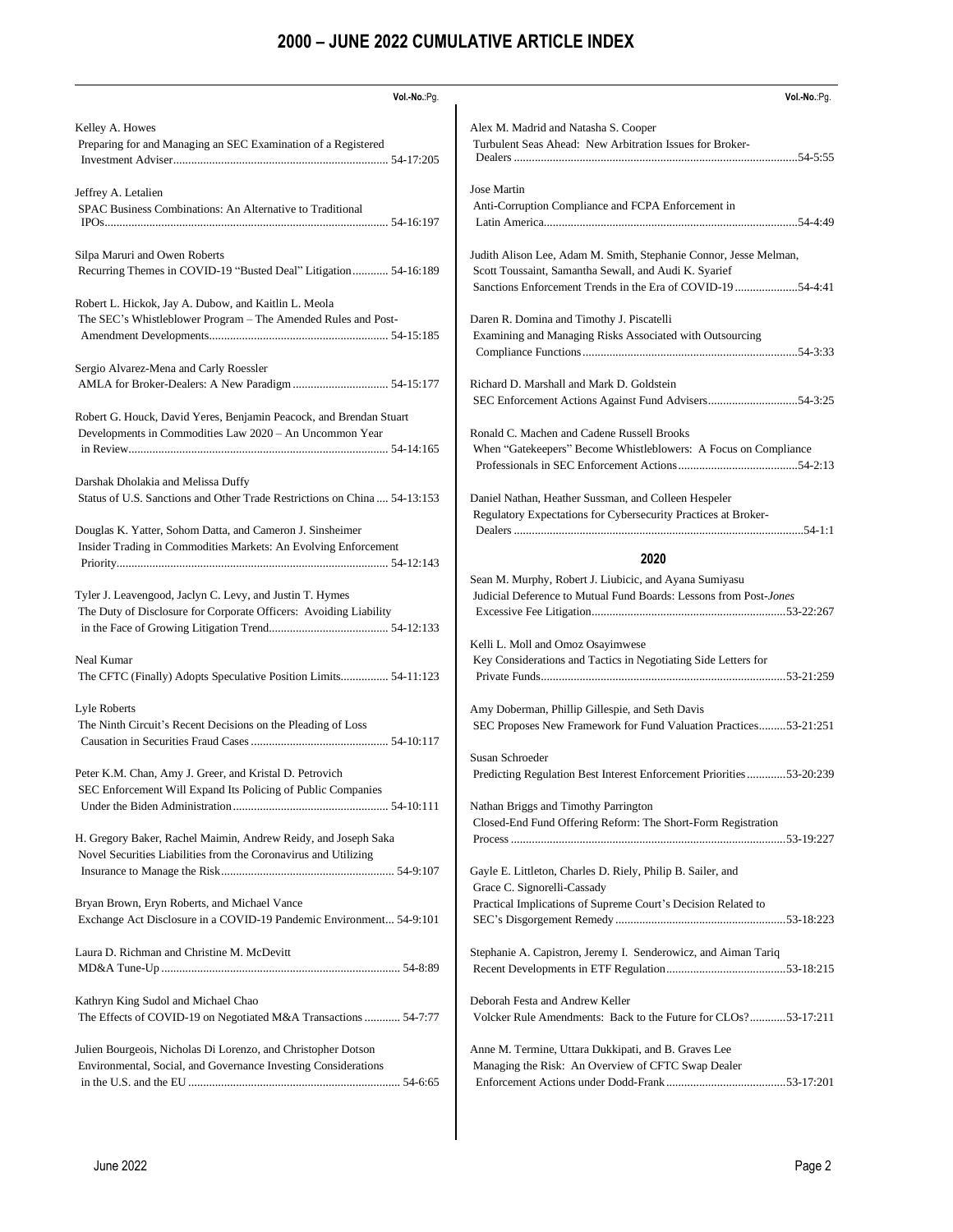| Vol.-No.:Pg.                                                             | Vol.-No.:Pg.                                                             |
|--------------------------------------------------------------------------|--------------------------------------------------------------------------|
| Jeffrey T. Scott                                                         | Jennifer D. Riddle and Peter S. Larson                                   |
|                                                                          |                                                                          |
|                                                                          |                                                                          |
| Philip T. Hinkle and Audrey Wagner                                       | Maeve O'Connor, Elliot Greenfield, and Tristan M. Ellis                  |
| Recent Developments Affecting Commodity Pool Operators and               | Caremark Claims: "Mission Critical" Compliance Risks and a               |
|                                                                          |                                                                          |
|                                                                          |                                                                          |
| Ann Sultan, Matteson Ellis, and Andrew T. Wise                           | Brian Neil Hoffman                                                       |
| Addressing and Deterring Corporate Misconduct During and                 | Cybersecurity Considerations for Public Company Auditors  53-3:31        |
|                                                                          |                                                                          |
|                                                                          | Fatema Merchant and Reid Whitten                                         |
| Paul M. Architzel, Elizabeth L. Mitchell, and Matthew Beville            | The Impacts of Foreign Investment Regulation on Venture Capital 53-3:25  |
| CFTC Enforcement and Regulatory Developments53-14:167                    |                                                                          |
|                                                                          | Julian E. Hammar                                                         |
| Roger A. Cooper, Jared Gerber, Mark E. McDonald, and                     | SEC Adopts Recordkeeping and Reporting Rules for Security-Based          |
| Leslie N. Silverman                                                      |                                                                          |
| Delaware Supreme Court Green Lights Federal-Forum Charter                |                                                                          |
|                                                                          | Stephen P. Wink, Witold Balaban, John J. Sikora, Jr., and                |
|                                                                          | Miles P. Jennings                                                        |
| Stephen E. Roth, Dodie C. Kent, and Ronald D. Coenen, Jr.                |                                                                          |
| SEC Adopts Groundbreaking Disclosure Improvements for                    |                                                                          |
|                                                                          | 2019                                                                     |
|                                                                          | Vadim Avdeychik                                                          |
| Andrew J. Pitts, D. Scott Bennett, Michael E. Mariani, and Melanie R.    | Responsible Investing: Legal and Compliance Considerations for           |
| Cook                                                                     |                                                                          |
|                                                                          |                                                                          |
|                                                                          | Christopher D. Carlson                                                   |
| Amy D. Roy, Jonathan R. Ference-Burke, and Hannah C. Vail                | Consecutive Private and Public Offerings for Registered Funds  52-21:261 |
| Refocusing the Jones Analysis: New Trends in Excessive Fee               |                                                                          |
|                                                                          | Charles R. Mills and Stacie R. Hartman                                   |
|                                                                          | The CFTC's Enforcement Manual: Key Content and Use for                   |
| Robert A. Cohen and Angela W. Guo                                        |                                                                          |
| The SEC and FINRA's Use of Big Data in Investigations and the            |                                                                          |
|                                                                          | Frank Zarb                                                               |
|                                                                          | When Passive Hedge Funds Decide to Become Activist 52-20:247             |
| Gregory A. Markel and Sarah A. Fedner                                    |                                                                          |
| Two Areas for Reform in Securities Litigation 53:10-113                  | Matthew A Schwartz and Michael R. Mayer                                  |
|                                                                          | Issues and Trends in Event-Driven Securities Class Actions 52-20:239     |
| Tai Park and Thomas Enering                                              |                                                                          |
| Global Anti-Corruption Enforcement: American Style 53:9-101              | C. Edward Dobbs                                                          |
|                                                                          | Dealing with Emotions in the Resolution of Business Disputes 52-19:227   |
| James G. Tillen and Chervonne Colón Stevenson                            |                                                                          |
| Managing FCPA Risk While Fulfilling Local Content Requirements . 53:8-95 | Jason H. Smith                                                           |
|                                                                          | Goodwill under Scrutiny: How the SEC is Increasingly Targeting           |
| Roger Cooper, Jared Gerber, and Les Silverman                            | Goodwill Impairments and Ways to Reduce Risk 52-18:221                   |
| The Latest in the Toshiba Securities Litigation: Perils for Foreign      |                                                                          |
|                                                                          | Richard D. Marshall and Mark D. Goldstein                                |
|                                                                          |                                                                          |
| Jennifer Wisinski and Rachael Apfel                                      |                                                                          |
| Current Trends in Indemnification Provisions in Acquisition              | Jeremy Kuester                                                           |
|                                                                          | Structured Finance Special Purpose Vehicles and FinCEN's                 |
|                                                                          |                                                                          |
| Brian A. Jacobs and Joshua Bussen                                        |                                                                          |
| Sentencing in Recent Insider Trading Cases: What Judges Have Said        | Kathleen S. McArthur and Daniel J. Lasko                                 |
|                                                                          | CFTC Enforcement Advisory on Foreign Corrupt Practices 52-17:201         |
|                                                                          |                                                                          |
| Baris, Jay G.                                                            | Neal R. Marder and Kelly Handschumacher                                  |
| Derivatives Redux: A Historical Perspective as the SEC Proposes          | Legal Ethics Considerations in Class Action Litigation  52-16:195        |
| Rules Governing Investment Company Use of Derivatives53-6:57             |                                                                          |
|                                                                          | Adam Lurie, Doug Davison, and Sean Solomon                               |
| Tom Hanusik, Rebecca Monck Ricigliano, and Nimi Aviad                    | Corporate Compliance Programs Take Center Stage in 2019 with             |
|                                                                          |                                                                          |
|                                                                          |                                                                          |
|                                                                          |                                                                          |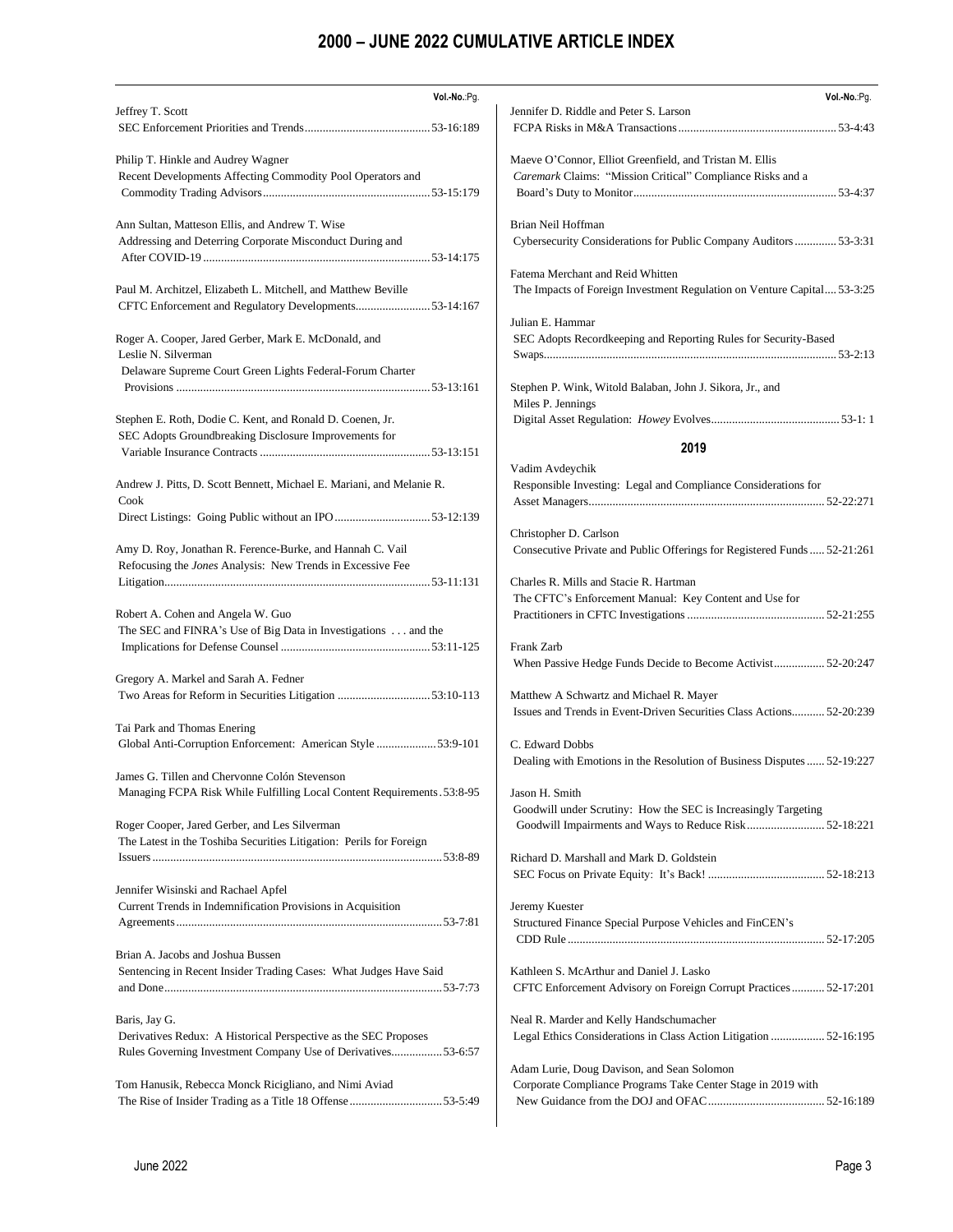| Vol.-No.:Pg.                                                                                                     | Vol.-No.:Pg.                                                             |
|------------------------------------------------------------------------------------------------------------------|--------------------------------------------------------------------------|
| Hillary H. Holmes and Jordan G. Rex                                                                              | Melissa Sawyer and Emily Lichtenheld                                     |
|                                                                                                                  | From Influential Stockholders to De Facto Controlling Stockholders:      |
|                                                                                                                  |                                                                          |
| Phyllis G. Korff and Candace R. Jackson                                                                          |                                                                          |
| Preparing 2019 Registration Statements and Annual Reports: What                                                  | Brian Neil Hoffman                                                       |
| Foreign Private Issuers and their Counsel Need to Know  52-14:167                                                |                                                                          |
| Issa Hanna                                                                                                       | Marc J. Fagel, Mark K. Schonfeld, and Dan Li                             |
| Broker-Dealers Selling Annuities: Preparing for the Best-Interest                                                | SEC Enforcement Division Issues its 2018 Report Card 52-3:21             |
|                                                                                                                  |                                                                          |
|                                                                                                                  | Dwight C. Smith and Randy Benjenk                                        |
| Ralph C. Ferrara, Erica Taylor Jones, and Corey I. Rogoff                                                        | Changes in Bank Regulation: The Economic Growth, Regulatory              |
| SEC Breakthrough Brings Déjà Vu: Lorenzo Court Reclaims Expansive                                                |                                                                          |
|                                                                                                                  |                                                                          |
|                                                                                                                  | 2018                                                                     |
| Stephen P. Wink, Naim Culhaci, and Deric Behar                                                                   | Benjamin D. Singer and David R. Fitzgerald                               |
| Digital Advice Platforms: Compliance and Legal Challenges  52-13:149                                             | International Financial Fraud Enforcement Trends in a Globalized         |
|                                                                                                                  |                                                                          |
| Gary O. Cohen                                                                                                    |                                                                          |
| SEC Proposes Summary Prospectus for Variable Insurance                                                           | Tracey Salmon-Smith and Jennifer Chawla                                  |
|                                                                                                                  | Form U-5 Requirements for FINRA Member Firms51-21:265                    |
| Joseph A. Hall                                                                                                   | Anna T. Pinedo                                                           |
| Howey, Ralston Purina and the SEC's Digital Asset Framework  52-12:137                                           | Modernizing the Regulatory Framework for BDCs51-21:259                   |
|                                                                                                                  |                                                                          |
| Vincent E. Lazar and William A. Williams                                                                         | Brian A. Jacobs                                                          |
| Cleared Derivatives Markets — Customer Protection and Resolution                                                 | How Institutional Dynamics Have Shaped Insider Trading Law 51-20:247     |
|                                                                                                                  |                                                                          |
|                                                                                                                  | Jay A. Dubow and Ying Zeng                                               |
| Sarah F. Warren                                                                                                  |                                                                          |
| Maintaining Privilege Protection of Internal Investigations 52-10:119                                            |                                                                          |
|                                                                                                                  | Michael D. Allen and Robert B. Greco                                     |
| Cheryl L. Haas and Alex M. Madrid                                                                                | Investors Bancorp: Structuring and Approving Non-Executive               |
|                                                                                                                  | Director Compensation to Avoid Judicial Review51-19:235                  |
| William D. Semins and Jared Kephart                                                                              | Gwendolyn A. Williamson, Matthew S. Williams, and                        |
| The Growing Importance of Fully Integrated Compliance                                                            | Thomas M. Ahmadifar                                                      |
|                                                                                                                  | Developments in the Regulation of Fiduciary Investment Advice  51-18:215 |
|                                                                                                                  |                                                                          |
| Corin R. Swift, Benjamin L. Nager, and Jordan S. Schwartz                                                        | Kara Brockmeyer and Ada Fernandez Johnson                                |
| Regulatory Focus on "High-Risk" Registered Representatives and                                                   | Inside the Role of Brazil's CVM in Anti-Corruption Cases51-17:211        |
|                                                                                                                  |                                                                          |
|                                                                                                                  | Warren T. Allen III and B. Michelle Bosworth                             |
| Meredith Kotler and Mark McDonald                                                                                | Multi-Jurisdictional Anti-Corruption Investigation and Enforcement       |
|                                                                                                                  |                                                                          |
| Brian L. Rubin and Rebekah R. Runyon                                                                             | Michele D. Johnson, Blair Connelly, and Janet J. Hsu                     |
|                                                                                                                  |                                                                          |
|                                                                                                                  |                                                                          |
| Martin L. Seidel and Mary Eaton                                                                                  | John C. Partigan                                                         |
| The Supreme Court's Cyan Decision: Implications for Securities                                                   |                                                                          |
|                                                                                                                  |                                                                          |
|                                                                                                                  | Peter Lichtenbaum and Eric Sanderberg-Zakian                             |
| David Woodcock and Alexandra Stanley                                                                             |                                                                          |
| Issuer Reporting and Disclosure: The State of SEC Enforcement 52-6:57                                            | Paul M. Dudek                                                            |
|                                                                                                                  | Current SEC Initiatives Impacting Foreign Private Issuers51-15:179       |
| Avi Gesser, Matthew Kelly, and Samantha Pfotenhauer<br>The Expanding Role of Lawyers in Addressing Cyber Risk at |                                                                          |
|                                                                                                                  | Katherine Cooper                                                         |
|                                                                                                                  | Proposed Swap Dealer Capital Requirements: The CFTC's Long               |
| George Zornada, Pablo Man, and Lindsay Grossman                                                                  |                                                                          |
| Interval Funds Have Turned 25 and Are Increasingly Popular 52-4:39                                               |                                                                          |
|                                                                                                                  |                                                                          |
|                                                                                                                  |                                                                          |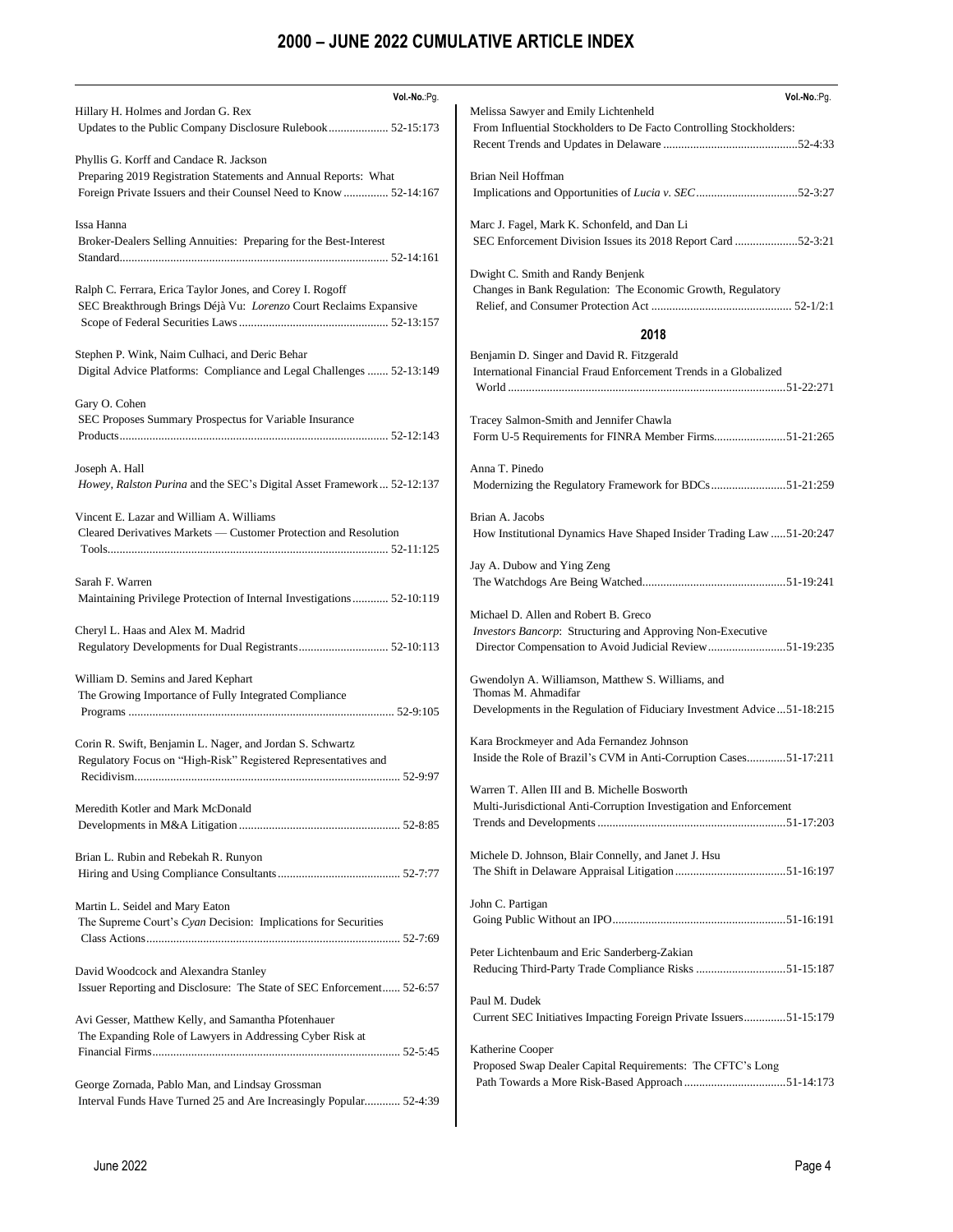| Vol.-No.:Pg.                                                                                     | Vol.-No.:Pg.                                                                                     |
|--------------------------------------------------------------------------------------------------|--------------------------------------------------------------------------------------------------|
| <b>Gretchen Scott</b>                                                                            | Sarah L. Cave                                                                                    |
| EU General Data Protection Regulation: Is the U.S. Funds                                         | Caught in <i>Traffic</i> : The Scope of the SEC's Extraterritorial                               |
|                                                                                                  |                                                                                                  |
| Deborah Festa and Andrew Keller                                                                  |                                                                                                  |
| U.S. Risk Retention Rules: What Constitutes an Open-Market                                       | Sean Kane                                                                                        |
|                                                                                                  |                                                                                                  |
| <b>Charles</b> Sweet                                                                             | Paula Anderson                                                                                   |
| The LSTA Case and the Future of Credit Risk Retention for                                        |                                                                                                  |
|                                                                                                  |                                                                                                  |
|                                                                                                  | Eric Simanek                                                                                     |
| William Ridgway, Jonathan Marcus, and Alexander Kasparie                                         | Regulatory Developments Relating to Actively Managed ETFs  51-1:7                                |
|                                                                                                  |                                                                                                  |
|                                                                                                  | Michael H. Huneke and Ashley R. Hodges                                                           |
| Sean M. Murphy, Robert J. Liubicic, and Lisa M. Northrup                                         | FCPA Update: Third-Party Risks and Enforcement Actions 51-1:1                                    |
| Mutual Funds and Securities Class Actions: A Square Peg in a                                     |                                                                                                  |
|                                                                                                  | 2017                                                                                             |
|                                                                                                  | Richard M. Kosnik                                                                                |
| Kurt Wolfe                                                                                       |                                                                                                  |
| Digital Realty and the Narrowing of Whistleblower Protections51-11:123                           |                                                                                                  |
|                                                                                                  | Wenchi Hu                                                                                        |
| Susan Gault-Brown                                                                                | Technology Outsourcing by National Securities Exchanges and                                      |
| Structuring Options for Retail Crypto Fund Products51-10:117                                     |                                                                                                  |
| Lawrence D Finder and Lindsay Wright Brett                                                       | Mary P. Hansen, James G. Lundy, and Antoinette M. Snodgrass                                      |
| T, G, and E under the FCPA: How Much is Too Much?51:10-111                                       | CFTC Enforcement: Best Practices and Recent Developments 50-21:251                               |
|                                                                                                  |                                                                                                  |
| Matt Herrington, Jonathan Drimmer, and Brady Cassis                                              | Maia Gez                                                                                         |
| FCPA Compliance: The Role of Data Collection and Analysis51-9:105                                |                                                                                                  |
|                                                                                                  |                                                                                                  |
| Claire N. Rajan                                                                                  | Arthur H. Kohn and Julia M. Rozenblit                                                            |
| The New Department of Justice FCPA Corporate Enforcement                                         |                                                                                                  |
|                                                                                                  |                                                                                                  |
|                                                                                                  | Hillel T. Cohn                                                                                   |
| Benjamin Galdston                                                                                |                                                                                                  |
| Shareholder Litigation for Waste of Corporate Assets in Internal                                 |                                                                                                  |
|                                                                                                  | Brian A. Jacobs and Priya Raghavan<br>The Impact of Salman V. United States on Downstream Tippee |
| John Mark Zeberkiewicz and Robert B. Greco                                                       |                                                                                                  |
| Determining and Disclosing the Effect of Broker Non-Votes 51-8:87                                |                                                                                                  |
|                                                                                                  | Colin Lloyd and Christian Artmann                                                                |
| Jay G. Baris and Joshua Ashley Klayman                                                           | Re-Examining the CFTC's Regulation of Cross-Border Swaps                                         |
| Blockchain Basics for Investment Managers: A Token of                                            |                                                                                                  |
|                                                                                                  |                                                                                                  |
|                                                                                                  | Timothy D. Belevetz                                                                              |
| Mary J. Mullany                                                                                  |                                                                                                  |
| Virtual-Only Shareholder Meetings - Are They a Good Idea for                                     |                                                                                                  |
|                                                                                                  | Jason E. Brown, Eva Ciko Carman, and Nicole Krea                                                 |
|                                                                                                  | SEC Priorities for Private Equity and Real Estate Advisers 50-17:199                             |
| Michael Philipp, Akshay Belani, Christine Lombardo, and Sarah Riddell                            |                                                                                                  |
| Recordkeeping: Recent Rule Amendments and Other Developments 51-5:55                             | Tanuja Dehne, Anne Meyer, and Katayun Jaffari                                                    |
|                                                                                                  |                                                                                                  |
| Jeff Blumberg and Brian Jacobson<br>Advertising and Social Media for Investment Advisers 51-4:49 | Richard Marshall                                                                                 |
|                                                                                                  | Supreme Court Imposes a Five-Year Statute of Limitations on SEC                                  |
| Maeve L. O'Connor and Elliot Greenfield                                                          |                                                                                                  |
| Cyan and the Future of Securities Class Acttions in State Court 51-4:43                          |                                                                                                  |
|                                                                                                  | Nathaniel Lalone and Christopher Collins                                                         |
| Christopher S. Petito                                                                            | Market Structure: An Evolution from MiFID I to MiFID II 50-15:169                                |
| Recent Staff Guidance on the Custody Rule under the Investment                                   |                                                                                                  |
|                                                                                                  | Anne P. Ray                                                                                      |
|                                                                                                  | Navigating Conflicts of Interest in Securities Class Actions  50-14:161                          |
|                                                                                                  |                                                                                                  |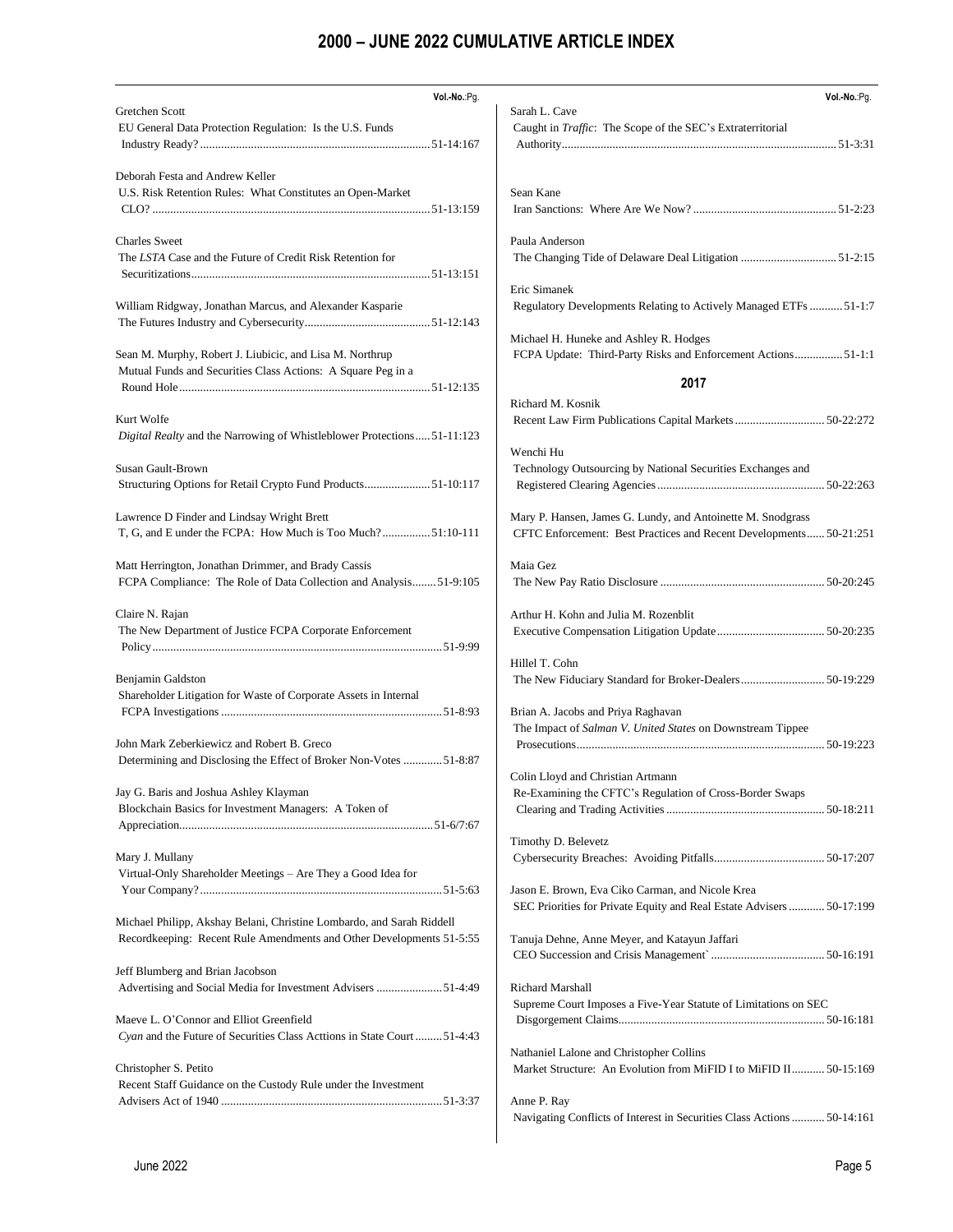| Vol .- No .: Pg.<br>Jeffrey P. Taft, Lawrence R. Hamilton, Stephen Lilley, and Matthew Bisanz<br>The New York State DFS Cybersecurity Regulation: Preparing | Vol.-No.:Pg.<br>Sharon Cohen Levin, Elizabeth J. Hogan, and Tamar Kaplan-Marans<br>Anti-Money Laundering Enforcement: The Rise of Individual Liability                       |
|-------------------------------------------------------------------------------------------------------------------------------------------------------------|------------------------------------------------------------------------------------------------------------------------------------------------------------------------------|
| Elizabeth P. Gray and Catherine E. Fata                                                                                                                     | Michael P. Daly and Richard M. Haggerty<br>Background Checks and the FCRA: How Employers Can Mitigate<br>One Risk without Creating Another manufactured and 49-20:243        |
| Sean M Murphy, Robert C. Hora, and Michael E. Mirdamadi<br>The So-Called "Fiduciary Exception" to the Attorney-Client Privilege                             | Stephanie Yonekura and Deepak Singh<br>The New Focus on Individuals Responsible for Corporate                                                                                |
| Scott B. McBride<br>Salman V. United States and Its Impact on Insider-Trading                                                                               | Mariza McKee and Robert Ahrenholz<br>Concurrent Regulation D and Regulation S Offerings in EB-5                                                                              |
| John M. Hillebrecht, Jessica Masella, and Adam Steene<br>Managing a Global Regulatory Investigation — Unique Challenges in                                  | Matthew T. Martens, Arian M. June, and Caroline Schmidt<br>Four Key SEC Whistleblower Trends – and How Companies Can                                                         |
| Ronald S. Borod                                                                                                                                             | Todd S. Fishman                                                                                                                                                              |
| Julian E. Hammar, David B. Lichtstein, and Robert J. Dilworth<br>The SEC's Long-Awaited Security-Based Swaps Rules May Be                                   | Tom A. Paskowitz, Daniel A. McLaughlin, and Benjamin F. Burry<br>Transactions in Unsponsored American Depositary Receipts49-17:211                                           |
| Willa Cohen Bruckner and Matthew Barringer<br>Margin for Uncleared Swaps: Practical Considerations for the                                                  | Thomas H. Bentz, Jr.                                                                                                                                                         |
| Rose F. DiMartino, Jay Spinola, Ryan P. Brizek, and James W. Hahn                                                                                           | Lawrence Zweifach, Arthur Long, Joel Cohen, Robert Trenchard, Jeffrey<br>Steiner, and Amy Mayer<br>Developments and Trends in CFTC Enforcement 49-15:189                     |
| David Mortlock and Nikki M. Cronin<br>Economic Sanctions Enforcement: Recent Trends and Lessons                                                             | Anastasia Rockas<br>2015: A Year in Review for Investment Advisers 49-14:179                                                                                                 |
| Lisa Prager, Lara Covington, and Michael Court<br>DOJ's New Guidance for Voluntary Self-Disclosures of Willful                                              | David A. Kotler, Joanna Barry, and Catherine Wigglesworth<br>Recent Developments in Mutual Fund Fee Litigation49-13:171<br>Robert Sichel, Kristina Zanotti, and Ruth Delaney |
| <b>Tamer Tullgren</b>                                                                                                                                       | The Department of Labor's New Conflict-of-Interest Regulations49-13:163<br>Trevor N. McFadden and Maria McMahon                                                              |
| Abby F. Rudzin, R. Scott Widen, Matthew T. Murphy<br>From Chancery Court to Federal Court: The Obstacles to a Post-                                         | Reluctant Handmaidens: The Role of Judiciary in Corporate Settlement                                                                                                         |
|                                                                                                                                                             | Frederick H. Alexander                                                                                                                                                       |
| Glen Schleyer                                                                                                                                               | Joan E. Meyer<br>The Evolving Calculus of Corporate Voluntary Disclosure in                                                                                                  |
| Rose F. DiMartino, Jay Spinola, Ryan P. Brizek, and James W. Hahn                                                                                           | Mary Eaton, Amelia Cottrell, Elizabeth Gray, Ben Haskin,                                                                                                                     |
| Sarah L. Cave<br>The Impact of Omnicare on Auditor Liability under the Federal                                                                              | Jim Anderson, and Juliet Mun<br>Context Makes a Difference: SEC Loses Controversial Case49-11:139                                                                            |
| Lisa C. Wood and Matthew Miller<br>Recent Trends in SEC Enforcement Actions Against Auditors 50-1:1                                                         | Lisa R. Bugni and Courtney Quirós<br>Preserving and Controlling the Attorney-Client Privilege in M&A                                                                         |
| 2016                                                                                                                                                        |                                                                                                                                                                              |
|                                                                                                                                                             | Nicole Erb, Sara Nordin, and Tanya Hanna                                                                                                                                     |
| Stephen P. Wink and Brett M. Ackerman                                                                                                                       | Reconciling US and EU Sanctions: Iran and Cuba 49-10:121                                                                                                                     |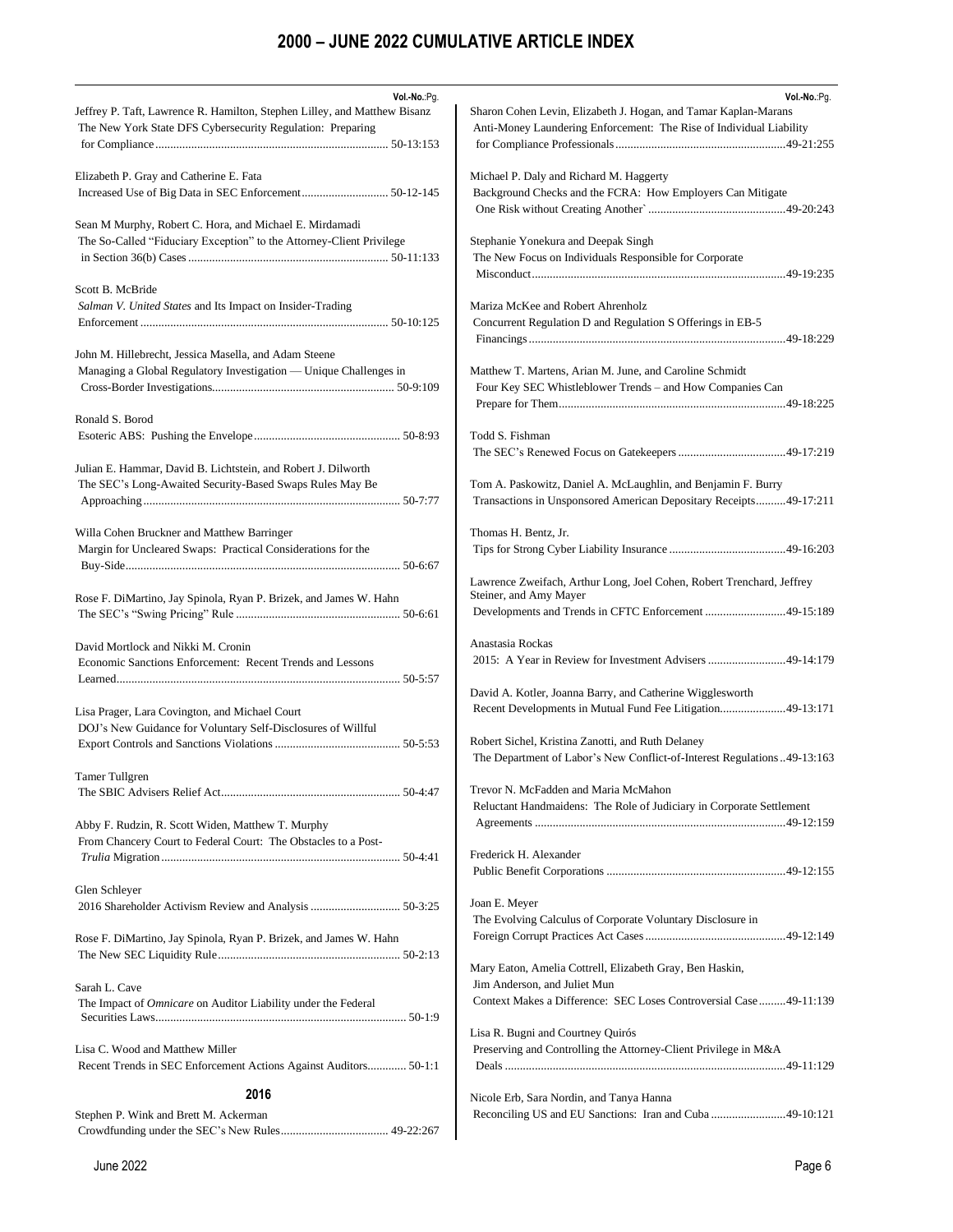| Vol.-No.:Pg.                                                          | Vol.-No.:Pg.                                                          |
|-----------------------------------------------------------------------|-----------------------------------------------------------------------|
| Ajay Kuntamukkala, Adam J. Berry, and Timothy J. Ford                 | Alan Brudner, Wendy Cohen, Gary DeWaal, David Dickstein,              |
| The Iran Nuclear Deal: Possibilities and Pitfalls for U.S. and        | Doron Goldstein, and Dina Wegh                                        |
|                                                                       | Cyber-Attacks and Developments in Cybersecurity 48-20:261             |
| Amy R. Doberman                                                       | Douglas I. Koff and Julian Rainero                                    |
| SEC Proposal on Investment Company Use of Derivatives – A             |                                                                       |
|                                                                       |                                                                       |
|                                                                       | Leslie Silverman, Nicolas Grabar, and Andrea Basham                   |
| Mary J. Mullany                                                       | New SEC Staff Guidance on General Solicitation 48-19:247              |
| Shareholder Approval of Equity Plans – Current Considerations 49-8:93 |                                                                       |
|                                                                       | Geoffrey S. Goodman, Esq.                                             |
| Jason A. Jones                                                        | Safe Harbor Rights and Protections for FCMs and Swap Dealers in       |
| FCPA Best Practices: Implementation and Utilization of Third-Party    |                                                                       |
|                                                                       | Liisa Thomas                                                          |
| Jason M. Halper and Jeremy D. Erickson                                | Handling Big Data in the Financial Services Sector 48-18:231          |
| SEC Pay Ratio Rules – A Recipe for Compliance and Model               |                                                                       |
|                                                                       | Stephen Heifetz and Kaitlin Cassel                                    |
|                                                                       |                                                                       |
| Christian J. Mixter                                                   |                                                                       |
| The SEC's Administrative Law Enforcement Record  49-6:69              | Pamela Hughes, Tim Phillips, and Raees Nakhuda                        |
|                                                                       |                                                                       |
| Paul St. Lawrence                                                     |                                                                       |
|                                                                       | James Burns and Justin Browder                                        |
|                                                                       | Asset Managers and the Regulatory Debate over Systemic Risk 48-16:205 |
| Kay Georgi and Valentin Povarchuk                                     |                                                                       |
| Planning after Export Controls or Economic Sanctions Violations       | Stacie R. Hartman, Kenneth W. McCracken, and Jacob L. Kahn            |
|                                                                       | Disruptive Trading and the Search for Wrongful Intent 48-15:191       |
| Dan M. Berkovitz and Gail C. Bernstein                                | Matthew E. Fishbein                                                   |
| Swap Dealer Chief Compliance Officer Requirements – Recent            |                                                                       |
|                                                                       |                                                                       |
|                                                                       | Gregory G. Ballard, Kevin A. Burke, and Neil D. Corcoran              |
| Sarah A. Good and Ildiko Duckor                                       |                                                                       |
| The CCO - The SEC's Target - or Ally in Examinations and              |                                                                       |
|                                                                       | Sergio J. Galvis                                                      |
|                                                                       | Latin America: Lessons on Shareholder Activism from a U.S.            |
| Anahita Thoms and Bettina Stepanek                                    |                                                                       |
| Capital Market Instruments Targeted by EU Sanctions Against           |                                                                       |
|                                                                       | Jamie Fleckner                                                        |
|                                                                       | ERISA Litigation Involving Retirement Plan Investments 48-13:159      |
| Sarah L. Cave and Malik Havalic                                       |                                                                       |
|                                                                       | Matthew L. Mustokoff and Stacey M. Kaplan                             |
|                                                                       | Damages and Predominance in Securities Class Actions after            |
| Marcus A. Asner and Alexandra L. Mitter                               |                                                                       |
| Keeping Internal Investigations on Track and under Control  49-2:13   |                                                                       |
|                                                                       | Marc E. Elovitz                                                       |
| David Woodcock and Allison Fuller                                     |                                                                       |
| A Prosecutor's Approach to SEC Enforcement (and What It Means for     | Choo Lye Tan                                                          |
|                                                                       |                                                                       |
| 2015                                                                  |                                                                       |
| Kim Strosnider and Stephen Bartenstein                                | Kelli L. Moll, Gwyneth Rees, Neil Koren, and Peter D. Astleford       |
| U.S. Trade Controls Considerations During M&A and Transactional       |                                                                       |
|                                                                       |                                                                       |
|                                                                       | F. Daniel Bell, III, Andrea L. Seidt, and Pamela P. Epting            |
| Chad E. Silverman and David Zornow                                    |                                                                       |
| Manipulation under the CEA and the Defense of Self-Defense48-21:287   |                                                                       |
|                                                                       | Douglas Davison, Matthew Martens, Nicole Rabner, John                 |
| Gerald S. Sachs, Ryan A. Chiachiere, Alexandra L. Anderson, and       | Valentine, and Natalie Rastin                                         |
| Lauren Kelly D. Greenbacker                                           |                                                                       |
|                                                                       |                                                                       |
|                                                                       |                                                                       |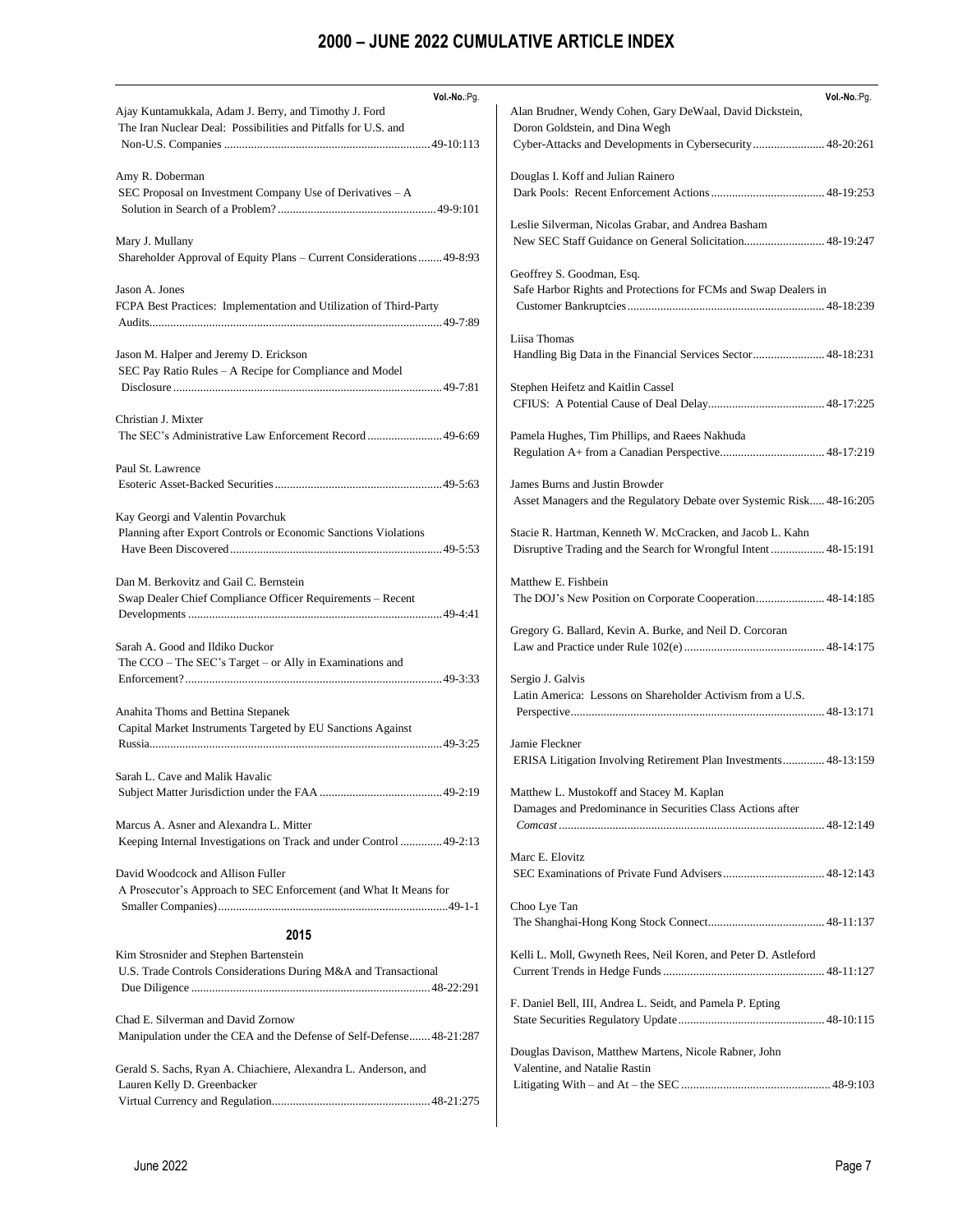| Vol.-No.:Pg.                                                                                       | Vol.-No.:Pg.                                                             |
|----------------------------------------------------------------------------------------------------|--------------------------------------------------------------------------|
| Robert E. Plaze                                                                                    | Joel M. Cohen, Mary Kay Dunning, Darcy Harris and                        |
| Understanding the Investment Adviser Custody Rule: Part II -                                       | Genevieve Quinn                                                          |
|                                                                                                    | SEC v. Obus: A Case Study on Taking the Government to Trial              |
| David B. Anders                                                                                    |                                                                          |
| Ethical Considerations for Defense Lawyers in SEC Proceedings 48-7:77                              | Jessica Perry Corley and David W. Gouzoules                              |
|                                                                                                    |                                                                          |
| Ralph C. Ferrara and Rachel O. Wolkinson                                                           |                                                                          |
| Managing Corporate Crises: A Brief Case Study 48-7:71                                              | Frank Aquila and Melissa Sawyer                                          |
| Cyrus Amir-Mokri, Mark D. Young, Maureen A. Donley, and Patrick                                    |                                                                          |
| <b>Brandt</b>                                                                                      | George Wang and Andrew Winerman                                          |
| Cross-Border Requirements for Derivatives in the U.S. and EU 48-6:67                               |                                                                          |
|                                                                                                    |                                                                          |
| Robert E. Plaze                                                                                    | Deborah S. Birnbach and Morgan R. Mordecai                               |
| Understanding the Investment Adviser Custody Rule: Part I -                                        |                                                                          |
|                                                                                                    | Owen Pell, Gregory Stamer, Kim Haviv, and Joshua Elmore                  |
| A. Neil Hartzell                                                                                   | City of Pontiac: Second Circuit Further Limits When U.S. Securities Laws |
| The Perils of Non-Accounting Services Provided by Accounting                                       |                                                                          |
|                                                                                                    |                                                                          |
|                                                                                                    | Dan M. Berkovitz and Gail Bernstein                                      |
| Stephan E. Becker                                                                                  | Swap Dealer Chief Compliance Officer Requirements - First Year           |
|                                                                                                    |                                                                          |
| Maeve L. O'Connor and Elliot Greenfield                                                            | Alan R. Gedrich and Christopher J. Zimmerman                             |
| Lower Court Decisions in the Wake of Halliburton II 48-4:41                                        | Alternative Funds in the Registered Fund Marketplace 47-14:183           |
|                                                                                                    |                                                                          |
| Deborah A. Monson and Jeremy A. Liabo                                                              | Marc R. Ponchione, Heath P. Tarbert, and Gordon L. Miller                |
| NFA Inspections - Practical Guidance for CPOs and CTAs 48-4:35                                     |                                                                          |
| Richard C. Smith, Sam Eastwood, Kelly Thorman, and Kate Hunter                                     | Stephen M. Gill, Kai Haakon E. Liekefett, and Leonard Wood               |
| Deferred Prosecution and Non-Prosecution Agreements in the United                                  | Structural Defenses to Shareholder Activism 47-12:151                    |
|                                                                                                    |                                                                          |
| Jeffrey S. Hochman                                                                                 | Abby F. Rudzin, R. Scott Widen, and Brad M. Elias                        |
| Back to Principles – MD&A as a Model for Effective Disclosure  48-2:19                             | Protecting Financial Advisors in M&A Litigation47-11:143                 |
|                                                                                                    | Mary P. Hansen and William L. Carr                                       |
| Marc J. Fagel and Leslie A. Wulff                                                                  |                                                                          |
| Private Funds: Preparing for Another Year in the SEC Crosshairs  48-2:13                           |                                                                          |
|                                                                                                    | Matthew Kluchenek and James Schwartz                                     |
| Dana S.Douglas and Kathleen M. Przywara                                                            | The CFTC's Cross-Border Application of the Dodd-Frank Act47-10:129       |
|                                                                                                    | Matthew E. Kaplan and Steven J. Slutzky                                  |
| Laura D. Richman and Michael L. Hermsen                                                            |                                                                          |
|                                                                                                    |                                                                          |
| 2014                                                                                               | John Servidio, Peter Tucker, and Ryan Taylor                             |
| Jason M. Halper, Michael Delikat, Renee B. Phillips, Justin Bagdady,                               |                                                                          |
| and Hannah M. Junkerman                                                                            | Rex S. Heinke, Julia I. De Beers, and Elias Dabaie                       |
| Corporate Whistleblowing - Key Issues in Responding to Possible                                    | The Effect of Arbitration Agreements on Class Actions47-9:91             |
|                                                                                                    |                                                                          |
|                                                                                                    | Jeanine P. McGuinness                                                    |
| Sean M. Murphy and Matthew J. Laroche<br>Halliburton and the Fraud-on-the-Market Theory  47-21:283 | U.S. Sanctions on Iran: The Joint Plan of Action for Containing          |
|                                                                                                    |                                                                          |
| Brent J. McIntosh                                                                                  | Herbert F. Janick III and John Lupton                                    |
|                                                                                                    | The SEC's Policies on Civil Penalties and Admissions in                  |
|                                                                                                    |                                                                          |
| Jack W. Murphy, Stephen T. Cohen, Brenden P. Carroll, and                                          |                                                                          |
| Justin A. Goldberg<br>Overview of SEC's Recent Money Market Fund Reforms  47-20:263                | Richard M. Phillips, Jeffrey L. Bornstein, and Leanne E. Hartmann        |
|                                                                                                    |                                                                          |
|                                                                                                    |                                                                          |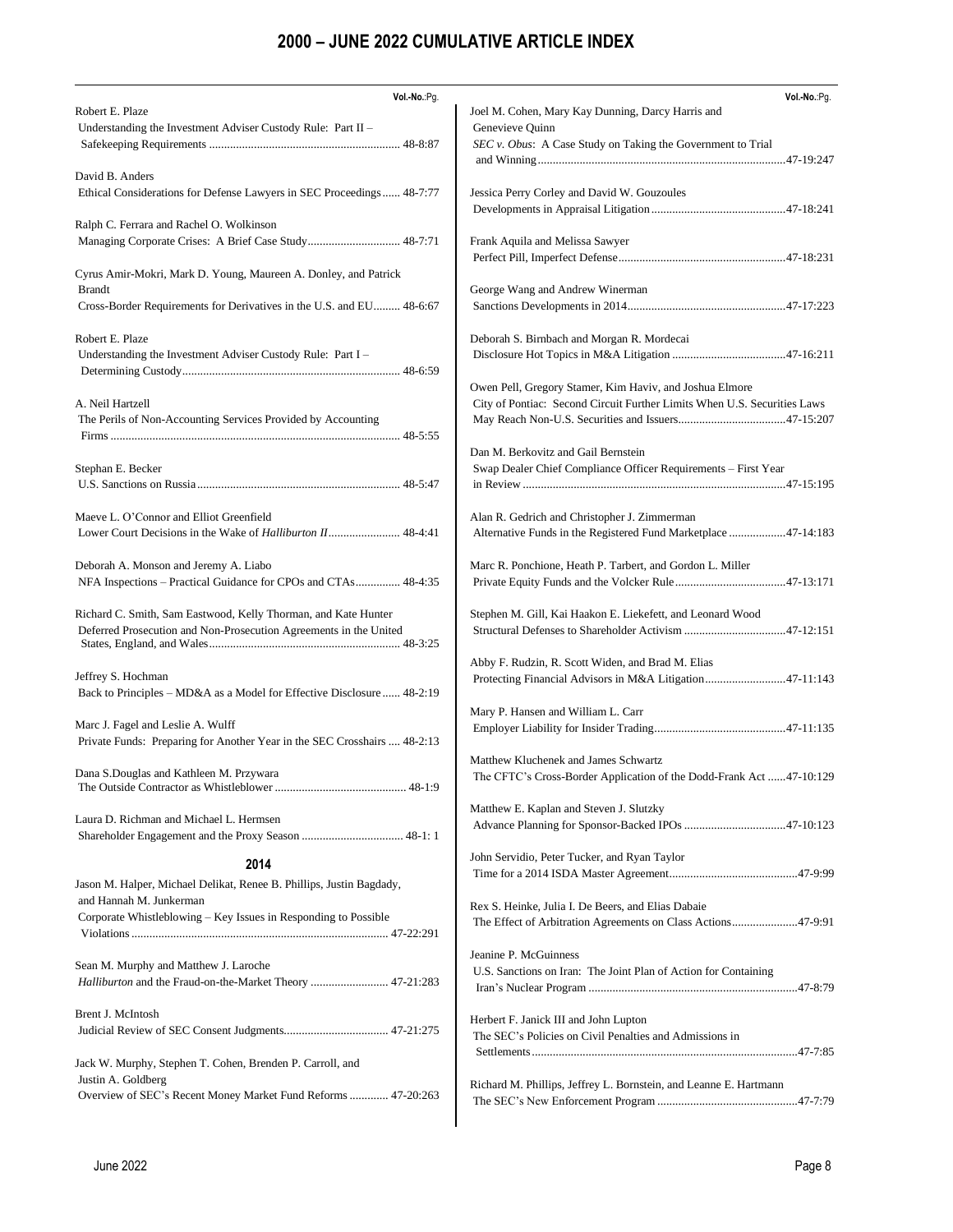| Vol.-No.:Pg.                                                                                                     | Vol.-No.:Pg.                                                                                                                |
|------------------------------------------------------------------------------------------------------------------|-----------------------------------------------------------------------------------------------------------------------------|
| Paul R. Berger, Kenneth J. Berman, Robert B. Kaplan, Jonathan R. Tuttle,<br>Lee A. Schneider, and Ryan M. Kusmin | Paul M. Tyrell                                                                                                              |
| Compliance and Legal Personnel: Potential Supervisory Liability47-6:75                                           | Paula Howell Anderson                                                                                                       |
| Deanna Kirkpatrick                                                                                               | "Win-Win" Scenarios for Shareholders in M&A Transactions  46-17:217                                                         |
|                                                                                                                  | Melissa Sawyer and Rebecca Crosby                                                                                           |
| Rose F. DiMartino and Ryan P. Brizek<br>Investment Company Performance: The Board's Oversight Role  47-5:65      |                                                                                                                             |
| Roberta A. Kaplan and Jacob H. Hupart                                                                            | Brian Korn and David P. Russo                                                                                               |
|                                                                                                                  | Resales of Restricted and Control Securities under Rule 144 46-16:199                                                       |
| <b>Richard Hall</b>                                                                                              | Stephen P. Wink, Stefan Paulovic, and Michael Shaw                                                                          |
|                                                                                                                  |                                                                                                                             |
| Michael M. Farhang and Chris Jung                                                                                | Donald R. Crawshaw                                                                                                          |
| The Interplay Between Government Investigations and Civil                                                        | Recharacterization of Payments by Mutual Funds and Advisers to                                                              |
| Elissa J. Preheim and Bret A. Finkelstein                                                                        | Adam M. Givertz and Brad D. Goldberg                                                                                        |
| Preparing an Effective PCAOB Statement of Position  47-3:37                                                      | Anti-Corruption Due Diligence in Mergers and Acquisitions  46-14:171                                                        |
| Erica Schohn and Joe Penko<br>Executive Compensation Issues: Planning for the Coming Proxy                       | A. Robert Pietrzak, Tom A. Paskowitz, and Benjamin F. Burry<br>Securities Fraud Litigation Against China-Based Companies in |
| Daniel Nathan and Justin Kletter                                                                                 | Matthew L. Mustokoff and Margaret E. Onasch                                                                                 |
| Marc J. Fagel                                                                                                    | Stephen A. Keen<br>Money Market Fund Reform from a Risk Management                                                          |
| Kelley A. Howes<br>Advisers Act Marketing Considerations for Real Estate Fund                                    | Patricia O. Vella and Jessica C. Pearlman<br>Confidentiality and Standstill Agreements: Recent Delaware Law                 |
| Marc Wolinsky and Ben Schireson                                                                                  |                                                                                                                             |
| Deal Litigation Run Amok: Diagnosis and Prescriptions 47-1:1                                                     | Blake Rohrbacher and Christopher H. Lyons<br>Disclosure of Management Projections under Delaware Law  46-10:113             |
| 2013                                                                                                             |                                                                                                                             |
| Robert Hubbell<br>Regulators Renew Focus on Auditor Independence  46-22:293                                      | Linda L. Griggs<br>46-9:99                                                                                                  |
| Charles F. Walker and Katherine V. Lesker                                                                        | Willa Cohen Bruckner                                                                                                        |
| Practicing Before the SEC: Ethical Considerations for Counsel46-22:281                                           |                                                                                                                             |
| William Kane and Gillian Whittlesey                                                                              | Michael H. Margolis and Howard S. Suskin                                                                                    |
|                                                                                                                  | The Use of Sarbanes-Oxley Certifications to Plead Scienter 46-7:83                                                          |
| Jonathan E. Pickhardt                                                                                            | Anna T. Pinedo and Jay G. Baris                                                                                             |
| The ACA Case: A New Standard for Reasonable Reliance?46-20:263                                                   | Structured Products: Investment Company Act and Investment                                                                  |
|                                                                                                                  |                                                                                                                             |
| Peter W. LaVigne                                                                                                 |                                                                                                                             |
| Know Your Customer Inquiries and Suitability Determinations                                                      | Meredith Rathbone and Anthony Rapa                                                                                          |
|                                                                                                                  |                                                                                                                             |
| William S. Freeman                                                                                               | F. Joseph Warin and Maura M. Logan                                                                                          |
|                                                                                                                  |                                                                                                                             |
| Ethan Silver and Jayun Koo<br>FINRA's Regulation of its Members' Use of Social Media  46-19:237                  | James H. Mutchnik and Micah C. Osgood<br>Documents Hosted Overseas and Grand Jury Subpoenas 46-5:53                         |
| David Bayless and Tammy Albarrán                                                                                 | Philip Urofsky                                                                                                              |
|                                                                                                                  |                                                                                                                             |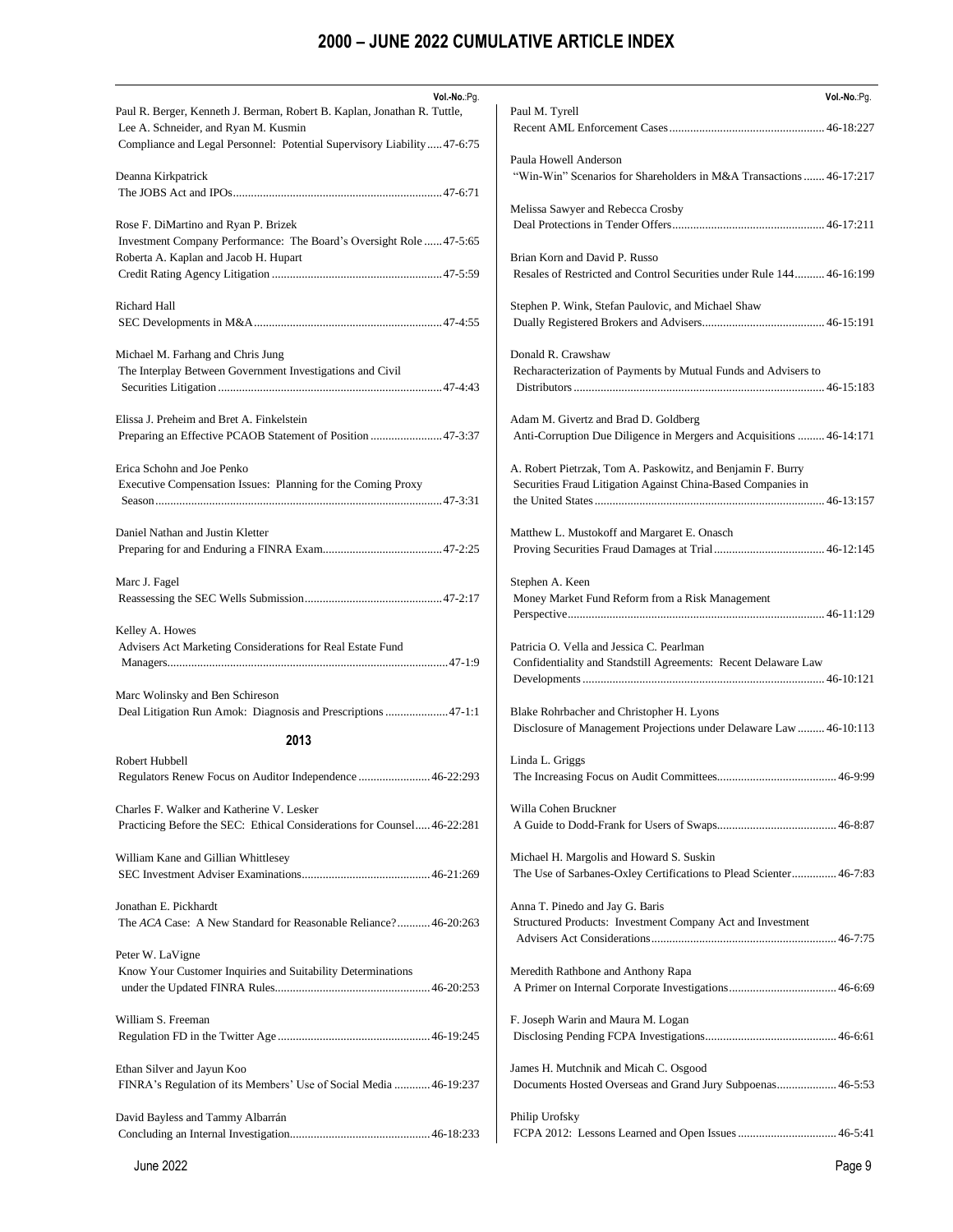| Vol .- No .: Pg.                                                                                          | Vol.-No.:Pg.                                                                                              |
|-----------------------------------------------------------------------------------------------------------|-----------------------------------------------------------------------------------------------------------|
| Cary J. Meer and Kathy K. Ingber<br>Preparing to be a Commodity Pool Operator: NFA Compliance             | Robert H. Hotz, Jr. and Harry Sandick                                                                     |
|                                                                                                           |                                                                                                           |
|                                                                                                           | Matthew F. Kluchenek and Jacob L. Kahn                                                                    |
| Richard D. Bernstein and Zheyao Li<br>SEC Rule 412: What is Said Now Trumps What was Said Before  46-3:27 | The Dodd-Frank Act's Prohibition of Disruptive Trading                                                    |
|                                                                                                           |                                                                                                           |
| Jill Crawley Griset                                                                                       | Robert A. Skinner and Tyler A. Young                                                                      |
| Predictive Coding: Silver Bullet or Pandora's Box? 46-3:21                                                | Recent Developments in Securities Litigation Against Mutual                                               |
|                                                                                                           |                                                                                                           |
| Jacqueline D. Shinfield                                                                                   |                                                                                                           |
| Canadian AML and ATF Regime: The Changing Landscape 46-2:13                                               | Robert E. Puopolo, Bradley A. Jacobson, and Stephen T. Adams                                              |
|                                                                                                           | The JOBS Act: Improving Access to Capital Markets for Smaller                                             |
| F. Amanda DeBusk                                                                                          |                                                                                                           |
|                                                                                                           |                                                                                                           |
|                                                                                                           | Melissa Sawyer                                                                                            |
| 2012                                                                                                      | Advising Buyers in Controlling Stockholder Transactions 45-9:97                                           |
| Rajib Chanda and Robert Shapiro                                                                           |                                                                                                           |
|                                                                                                           | Laura Ariane Miller and B. Patrice Clair                                                                  |
|                                                                                                           | The Proverbial Gun in the Corporate Defense World45-8:91                                                  |
| Ioannis Tzouganatos, Jack P. Huntington, and Bruce Treff                                                  |                                                                                                           |
| ETF Regulatory and Operational Considerations 45-21:251                                                   | Sean M. Murphy and James G. Cavoli                                                                        |
|                                                                                                           |                                                                                                           |
| Rudolph Koch and Jason J. Rawnsley                                                                        | Jeffrey W. Coverdell, Brian L. Rubin, and Andrew M McCormick                                              |
|                                                                                                           | SEC and FINRA: Priorities and Enforcement Trends45-7:75                                                   |
| Bruce B. Fekrat                                                                                           |                                                                                                           |
|                                                                                                           | Michele D. Johnson and Colleen C. Smith                                                                   |
|                                                                                                           |                                                                                                           |
| Edward R. McNicholas and Elisa K. Jillson                                                                 |                                                                                                           |
|                                                                                                           | Alex C. Lakatos                                                                                           |
|                                                                                                           | Extraterritorial Section 10(B) Class Actions after <i>Morrison</i> 45-6:61                                |
| Thomas C. Bogle                                                                                           |                                                                                                           |
| Anti-Money Laundering Regulation of Investment Advisers 45-18:219                                         | Tracey A. Zaccone                                                                                         |
|                                                                                                           |                                                                                                           |
| Norman S. Poser                                                                                           |                                                                                                           |
| Janus Revisited: The Lower Courts Wrestle with a Troubling Supreme                                        | Thomas W. Kellerman and Jeffrey R. Wolters                                                                |
|                                                                                                           | Corporate Governance for Venture-Backed Companies45-5:49                                                  |
|                                                                                                           |                                                                                                           |
| Guy P. Lander<br>Foreign Private Issuers: Status and Exchange Act Registration  45-16:205                 | Sofia E. Biller and Howard S. Suskin<br>When is the Statute of Repose Period for Federal Securities Fraud |
|                                                                                                           |                                                                                                           |
| Jay G. Baris                                                                                              |                                                                                                           |
| Fallout from the Dodd-Frank Zone: Lessons and Challenges for                                              | Marc Folladori and Ryan Valenza                                                                           |
|                                                                                                           |                                                                                                           |
|                                                                                                           |                                                                                                           |
| Ivonne Mena King, Jaime Guerrero, and Lauren L. Valiente                                                  | Mitchell E. Nichter and Patrick W. Dennis                                                                 |
|                                                                                                           | Duties Imposed by the Investment Advisers Act of 194045-3:27                                              |
|                                                                                                           |                                                                                                           |
| John H. Walsh                                                                                             | Jay G. Baris and Andrew J. Donohue                                                                        |
| The Time Has Come to Reconsider the <i>Gutfreund</i> Standard 45-15:177                                   | SEC Concept Release Tackles Investment Company Use of                                                     |
|                                                                                                           |                                                                                                           |
| Barbara Stettner, Charles Borden, Sam Brown, and Claire Rajan                                             |                                                                                                           |
| Non-U.S. Issuers Selling Fund Interests in the United States 45-14:165                                    | Bruce A. Machmeier and Andrew J. Neuharth                                                                 |
| John M. Vasily and Michael J. Rosenthall                                                                  |                                                                                                           |
|                                                                                                           | Boris Feldman                                                                                             |
|                                                                                                           | Shareholder Litigation after the Fall of an Iron Curtain45-1:7                                            |
| Heather Traeger and Jennifer Prosba                                                                       |                                                                                                           |
|                                                                                                           | Elizabeth K Derbes                                                                                        |
|                                                                                                           |                                                                                                           |
| Paul C. Gluckow and David B. Edwards                                                                      |                                                                                                           |
| Recent Trends Regarding the Use of Confidential Witnesses in                                              |                                                                                                           |
|                                                                                                           |                                                                                                           |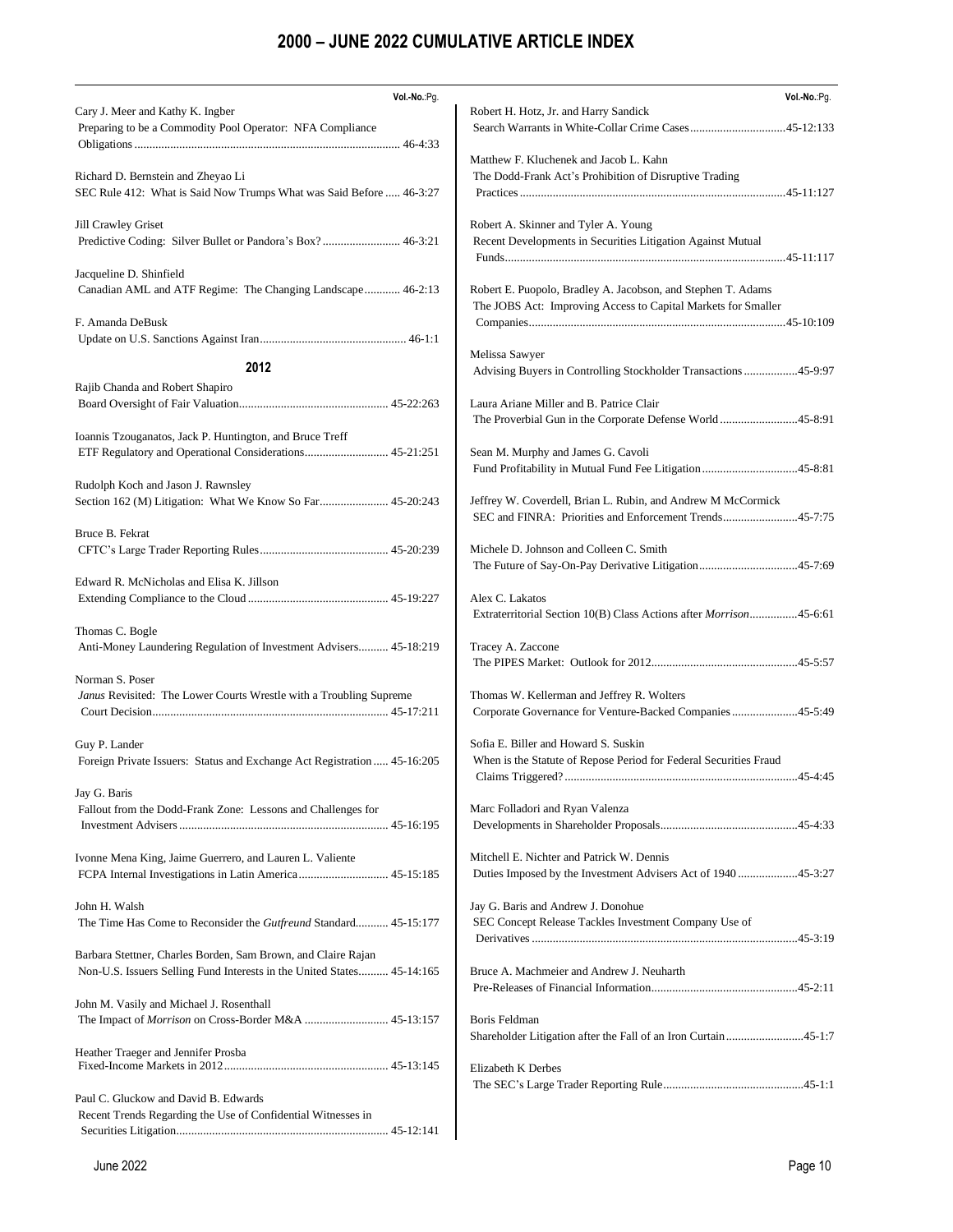| Vol.-No.:Pg.                                                                                              | Vol .- No.: Pq.                                                                                                |
|-----------------------------------------------------------------------------------------------------------|----------------------------------------------------------------------------------------------------------------|
| 2011                                                                                                      |                                                                                                                |
| Bradley A. Jacobson, Robert E. Puopolo, and Daniel J. Blanchard                                           | Robert W. Helm, Douglas P. Dick, and Gared S. Schneberger                                                      |
|                                                                                                           | Investments in Derivatives by U.S. and European Mutual Funds 44-11:129                                         |
| Sarah L. Cave and Jesse L. Jensen                                                                         | Deanna L. Kirkpatrick                                                                                          |
| Federal Securities Claims Against Auditors Following the Subprime                                         |                                                                                                                |
|                                                                                                           | Jared L. Kopel and Maulik Shah                                                                                 |
| John F. Grossbauer and Pamela L. Millard                                                                  |                                                                                                                |
| Stockholder Rights Plans in Negotiated Mergers: Issues of                                                 | Linda L. Griggs                                                                                                |
|                                                                                                           |                                                                                                                |
| Jonathan R. Tuttle and Ada Fernandez Johnson                                                              | Pravin Rao and Assad Clark                                                                                     |
| The SEC Sharpens its Talons in No-Fault Clawback Actions  44-20:261                                       |                                                                                                                |
| Michael S. Sackheim<br>Professional Responsibility Issues for Swaps Lawyers under                         | Jason E. Brown<br>Application of the Investment Advisers Act to Private Equity                                 |
| John Kolada, Stefan Timms, and Michael Hickey                                                             |                                                                                                                |
|                                                                                                           | Giselle M. Barth and Daniel M. Rossner                                                                         |
| F. Martin Fox, Jack P. Huntington, and Bruce Treff                                                        |                                                                                                                |
| Laurence S. Lese and Michael E. Clark                                                                     | Laura D. Richman<br>The Impact of the Dodd-Frank Act on the Proxy and Annual                                   |
|                                                                                                           | Ralph C. Ferrara; Jonathan E. Richman; and William C. Horn                                                     |
| Jason E. Brown and Joel A. Wattenbarger<br>Implementing the Private Fund Investment Advisers Registration | Fraud? Foreign Purchase? Forget It! "Foreign-Cubed" and                                                        |
| Norman S. Poser                                                                                           | Michael E. Clark                                                                                               |
|                                                                                                           | The Dodd-Frank Act's Bounty Hunter Provisions  44-3:31                                                         |
| Joel M. Cohen and Adam P. Wolf                                                                            | Donna L. Wilson and John W. McGuinness                                                                         |
|                                                                                                           | Investor-Driven Litigation Against the Credit Rating Agencies 44-2:27                                          |
| John Mark Zeberkiewicz and Tiffany N. Piland                                                              | Marc D. Powers                                                                                                 |
|                                                                                                           |                                                                                                                |
| Donald W. Glazer and Michael J. Kendall                                                                   | Mark A. Borges                                                                                                 |
|                                                                                                           | The Executive Compensation Provisions of the Dodd-Frank Act 44-1:1                                             |
|                                                                                                           | 2010                                                                                                           |
| Tracy L. Gerber<br>FINRA Arbitration in the Modern Era: A Defense Practitioner's                          | Stephanie Nicolas and Leigh Thompson                                                                           |
| Stephen Fishbein, Philip Urofsky, and Richard Kelly                                                       | Roberta S. Karmel                                                                                              |
|                                                                                                           |                                                                                                                |
| James M. Cain, Warren N. Davis, Ann M. Battle, Doyle R. Campbell,                                         | Jack Murphy, Julien Bourgeois, and Lisa Price                                                                  |
| and Raymond A. Ramirez                                                                                    |                                                                                                                |
| Dodd-Frank Necessitates New Legal Documentation for Cleared and                                           | John Mark Zeberkiewicz and Megan W. Shaner<br>An Overview of Delaware-Specific Issues for Stockholders'        |
| Elizabeth P. Gray and Jessica L. Matelis                                                                  | James R. Doty and J. Bradley Bennett                                                                           |
| PCAOB Foreign Inspections - A Chinese Conundrum  44-12:145                                                | Independent Consultants in SEC Enforcement Proceedings 43-19:259                                               |
| Allison Lurton and Mark Herman<br>CFTC Regulation of Derivatives under Dodd-Frank: Challenges             | Jared L. Kopel and Jacob T. Veltman<br>Tolling the Statute of Limitations in SEC Proceedings, Part 2 43-18:251 |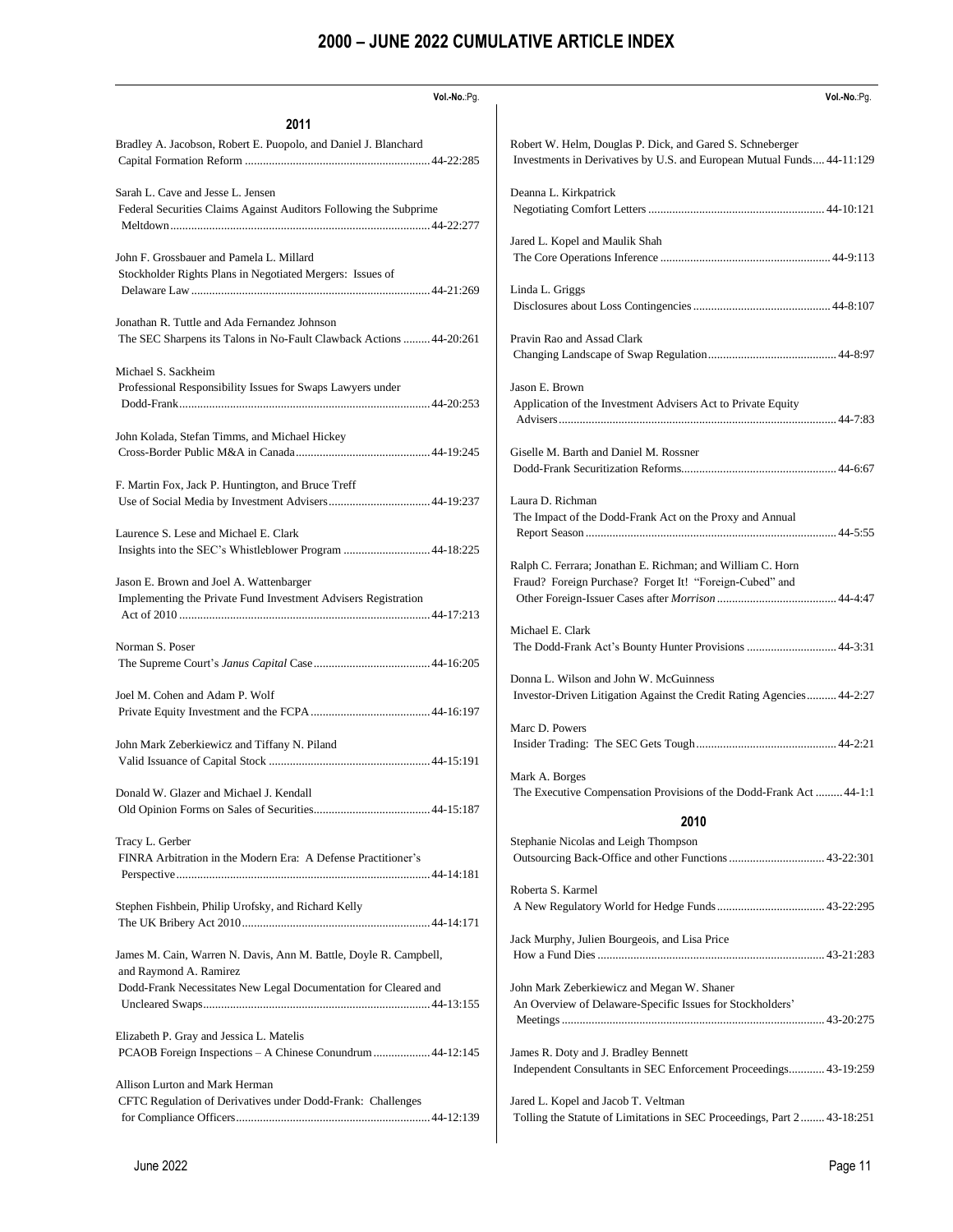| Vol .- No .: Pg.                                                                                 | Vol.-No.:Pg.                                                                                         |
|--------------------------------------------------------------------------------------------------|------------------------------------------------------------------------------------------------------|
| Ki P. Hong and Matthew Bobys                                                                     | Mary J. Mullany and Jill M. Stadelman                                                                |
| The SEC's New Pay-to-Play Rule for Investment Advisers 43-18:247                                 | Compensation Committees - The New Gatekeepers 43-3:37                                                |
| Jared L. Kopel and Jacob T. Veltman                                                              | Doreen E. Lilienfeld and Veronica M. Wissel                                                          |
| The Statutes of Limitations in SEC Proceedings, Part 1  43-17:235                                |                                                                                                      |
|                                                                                                  |                                                                                                      |
| F. Joseph Warin and Jill M. Pfenning                                                             | Rebekah J. Poston, David A. Saltzman, and Gregory W. Bates                                           |
| Chinese Anti-Bribery Regulatory and Enforcement Landscape 43-16:227                              |                                                                                                      |
|                                                                                                  | Barbara J. Endres and Kersti Hanson                                                                  |
| Michael J. Sharp, Bruce H. Newman, and Christie Farris Öberg                                     |                                                                                                      |
| Seller Beware: Regulators Dissect Retail Sales of Structured                                     | "At-the-Market" Offerings - Implications under Regulation M 43-1:1                                   |
|                                                                                                  | 2009                                                                                                 |
| David B. Anders                                                                                  | Jaclyn Liu                                                                                           |
| Handling a Regulatory Investigation in Light of the SEC's New                                    | The NYSE's Amendment of Rule 452: Practical Tips for                                                 |
|                                                                                                  |                                                                                                      |
|                                                                                                  |                                                                                                      |
| Stephen A. Keen                                                                                  | Stacie R. Hartman                                                                                    |
| 2010 Money Market Fund Regulatory Reforms 43-14:191                                              |                                                                                                      |
| Kay A. Gordon                                                                                    | Victor Peterson                                                                                      |
|                                                                                                  | Recent Developments in the Misappropriation Theory of Insider                                        |
|                                                                                                  |                                                                                                      |
| William M. Lafferty and Bradley D. Sorrels                                                       |                                                                                                      |
|                                                                                                  | Soo J. Yim, Andre E. Owens, Gail C. Bernstein, and Cristie L. March                                  |
|                                                                                                  |                                                                                                      |
| Stephen E. Roth and Mary Thornton Payne                                                          |                                                                                                      |
| Navigating the SEC Framework for Registered Non-Variable                                         | Anand S. Raman, Darren M. Welch, and Emily C. Helms Williams                                         |
|                                                                                                  |                                                                                                      |
|                                                                                                  |                                                                                                      |
| Todd W. Beauchamp<br>The Evolution of Private Equity Investment in Failed Institutions 43-11:149 | Elizabeth V. Tanis and Jennifer D. Fease<br>Emerging Issues in Deepening Insolvency Claims 42-18:239 |
|                                                                                                  |                                                                                                      |
| Andrew M. Ross                                                                                   | John Mark Zeberkiewicz and Joseph L. Christensen                                                     |
| Acquisitions by Chinese Companies in the United States 43-10:137                                 | The Delaware and SEC Proxy Access Regimes 42-17:233                                                  |
|                                                                                                  |                                                                                                      |
| Owen D. Nee, Jr.                                                                                 | Lawrence R. Bard, David M. Lynn, and Alfredo B. Silva                                                |
| Foreign Management of Private Equity in China 43-10:127                                          | XBRL is Now Mandatory - A Primer for Securities Lawyers42-17:227                                     |
| Mark D. Perlow and C. Dirk Peterson                                                              | Marc H. Morgenstern                                                                                  |
| SEC Revisits Equity Market Structure in Concept Release and                                      |                                                                                                      |
|                                                                                                  |                                                                                                      |
|                                                                                                  | Mark A. Borges                                                                                       |
| Mari-Anne Pisarri                                                                                | The TARP Executive Compensation Standards – A Sign of Things                                         |
|                                                                                                  |                                                                                                      |
|                                                                                                  |                                                                                                      |
| Jeffrey A. Smith, Matthew Morreale, and Kimberley Drexler                                        | Daniel R. Waldman and Ahmad M. Hajj                                                                  |
| The SEC Interpretive Release on Climate Change Disclosure 43-7:95                                |                                                                                                      |
| Gerald J. Russello                                                                               | Thomas W. White and Nia M. Monroe                                                                    |
|                                                                                                  | The Mark-To-Market Accounting Controversy 42-14:181                                                  |
|                                                                                                  |                                                                                                      |
| Brynn D. Peltz and Matthew J. Chase                                                              | W. Thomas Conner and James M. Cain                                                                   |
| M & A Transactions for Investment Advisers in an Age of                                          |                                                                                                      |
|                                                                                                  |                                                                                                      |
|                                                                                                  | Julien Bourgeois, Michael Sherman, and Philip Hinkle                                                 |
| Ronald Wood, Travis Brennan, and Courtney Devon Taylor                                           |                                                                                                      |
| Post-Madoff SEC Reforms: Implications for Hedge Funds  43-5:67                                   |                                                                                                      |
|                                                                                                  | Joel M. Cohen, Mark A. Kirsch, Mary K. Dulka, and                                                    |
| Marsha Z. Gerber, Elaine L. Lawson, and Cristina K. Lunders                                      | Sarah Blackman                                                                                       |
|                                                                                                  | Mutual Fund Litigation Triggered by the Credit Crisis42-11:145                                       |
| Howard E. Berkenblit and Jonathan M. Vaas                                                        | Pamela Rogers Chepiga and Lanier Saperstein                                                          |
|                                                                                                  |                                                                                                      |
|                                                                                                  |                                                                                                      |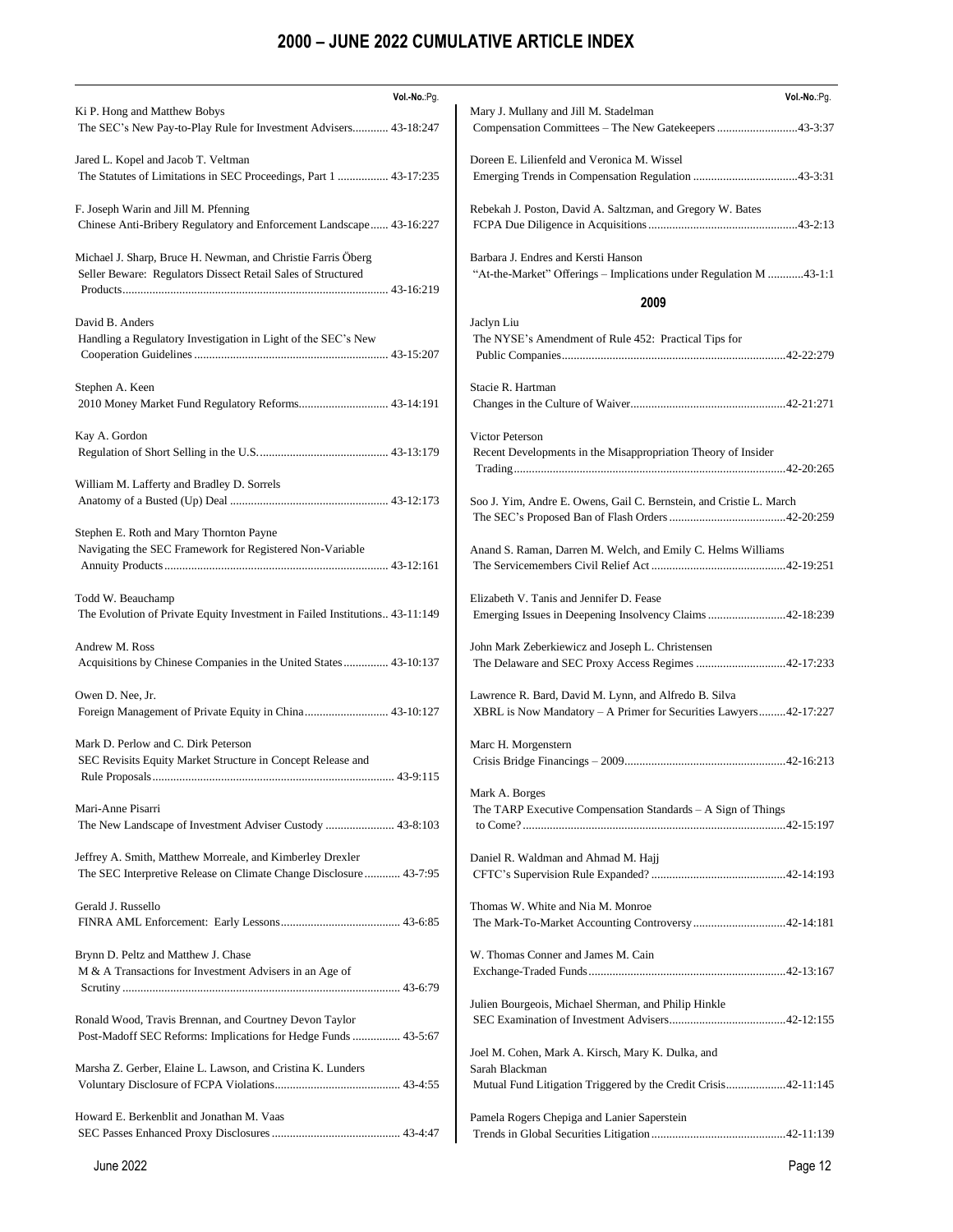| Vol.-No.:Pg.<br>Donald B. Henderson Jr. and Allison J. Tam          | Vol.-No.:Pg.<br>Eric A. Hirsch and Steven M. Witzel                         |
|---------------------------------------------------------------------|-----------------------------------------------------------------------------|
|                                                                     | Liability and Consequences for Failing to Supervise Employees               |
|                                                                     |                                                                             |
| Joseph R. Fleming, John V. O'Hanlon, and Hila Shamir                |                                                                             |
| The Future of Money Market Funds: Implications of the Recent        | Brandon Gay and Keir Gumbs                                                  |
|                                                                     | The 2008 Shareholder Proxy Season in Review 41-17:217                       |
|                                                                     |                                                                             |
| Seth Aronson, Amy Jane Longo, and Stephanie Noble                   | Scott J. Carpenter and Thomas V. Sjoblom                                    |
| A Decade in Review: The Securities Litigation Uniform               | Parallel Government Proceedings in Complex Securities Cases  41-16:201      |
|                                                                     |                                                                             |
|                                                                     | Jack P. Drogin and Howard L. Kramer                                         |
| David B. Harms                                                      |                                                                             |
| When Public Companies Raise Private Capital: Managing the           |                                                                             |
|                                                                     | Tommaso Bencivenga, Mia C. Korot, and Sean M. Murphy                        |
|                                                                     | Securities Plaintiffs Turn to Class Actions under ERISA 41-15:185           |
| W. Hardy Callcott and Abigail C. Slonecker                          |                                                                             |
| A Review of Recent SEC Actions Against Lawyers  42-6:71             | Wendy B. Hart and Michael K. Wolensky                                       |
| Mary J. Mullany and Ellen Jerrehian                                 | Designing an Effective Retail Surveillance Program  41-14:179               |
|                                                                     | Lina Braude and Jonathan Nelms                                              |
|                                                                     |                                                                             |
| Scott W. Muller and Chiawen C. Kiew                                 |                                                                             |
| Responding to Multi-Jurisdictional Investigations: Issues and       | Sarah R. Davidoff, Gary L. Granik, and Rachel E. Meyer                      |
|                                                                     | Side Pockets on the Rise - Issues, Analysis, and Impact 41-13:161           |
|                                                                     |                                                                             |
| Ronald E. Wood, Jeffery Gross, and Travis Brennan                   | Christopher D. Christian, Joseph R. Fleming, and Maureen Magner             |
|                                                                     | The Rise and U.S. Invasion of Sovereign Wealth Funds:                       |
|                                                                     |                                                                             |
| Pravin B. Rao and Jade R. Lambert                                   |                                                                             |
|                                                                     | Brian T. Casey and Thomas D. Sherman                                        |
|                                                                     | State Broker-Dealer Registration Pitfalls for Life Settlement               |
| Jonathan S. Sack                                                    |                                                                             |
| Knight's Saga: A Court Rejects the SEC's Theory of "Best            |                                                                             |
|                                                                     | John C. Kelly<br>The U.S. Supreme Court Decides Hall Street: Challenging an |
| Tanya L. Forsheit                                                   |                                                                             |
| Privacy, Data Security, and Outsourcing: Domestic and International |                                                                             |
|                                                                     | Gregory S. Bruch and Jessica L. Matelis                                     |
|                                                                     |                                                                             |
| Norman S. Poser                                                     |                                                                             |
|                                                                     | Gary DiBianco and Wendy E. Pearson                                          |
|                                                                     | Anti-Corruption Due Diligence in Corporate Transactions: How                |
| 2008                                                                |                                                                             |
| Stephen D. Bohrer                                                   |                                                                             |
| The SEC's Amendments to the Cross-Border Rules: Right Direction     | Stuart H. Gelfond, Valerie Ford Jacob, David A. Kanarek, and                |
|                                                                     | Michael A. Levitt                                                           |
|                                                                     | Key Considerations in Drafting a Registration Rights Agreement              |
| Blake Rohrbacher and John Mark Zeberkiewicz                         |                                                                             |
| The Right Protection: More on Advancement and                       | Randall J. Fons and Stephanie L. Forbes                                     |
|                                                                     | Securities Regulators Take the Initiative in Protecting Older               |
| James T. Lidbury and Andrew J. Terry                                |                                                                             |
| SEC Issues Guidance on the Use of Company Web Sites to              |                                                                             |
|                                                                     | Alan L. Beller, Michael D. Dayan, Leslie N. Silverman, and                  |
|                                                                     | James D. Small                                                              |
| Amelia Toy Rudolph                                                  |                                                                             |
| The <i>In Pari Delicto</i> Defense in Federal Securities Claims and |                                                                             |
|                                                                     | Stacy L. Fuller                                                             |
|                                                                     | The Evolution of Actively Managed Exchange-Traded Funds 41-8:89             |
| Jessica Forbes and Terrance O'Malley                                |                                                                             |
| A Review of Principal Transactions under the Advisers Act41-19:249  | Kimberley S. Drexler and Paul Michalski                                     |
|                                                                     | A Snapshot of the SEC and Global Security Risk Disclosure                   |
| Paul R. Berger and Erin W. Sheehy                                   |                                                                             |
| The Globalization of SEC Enforcement Activities41-18:243            |                                                                             |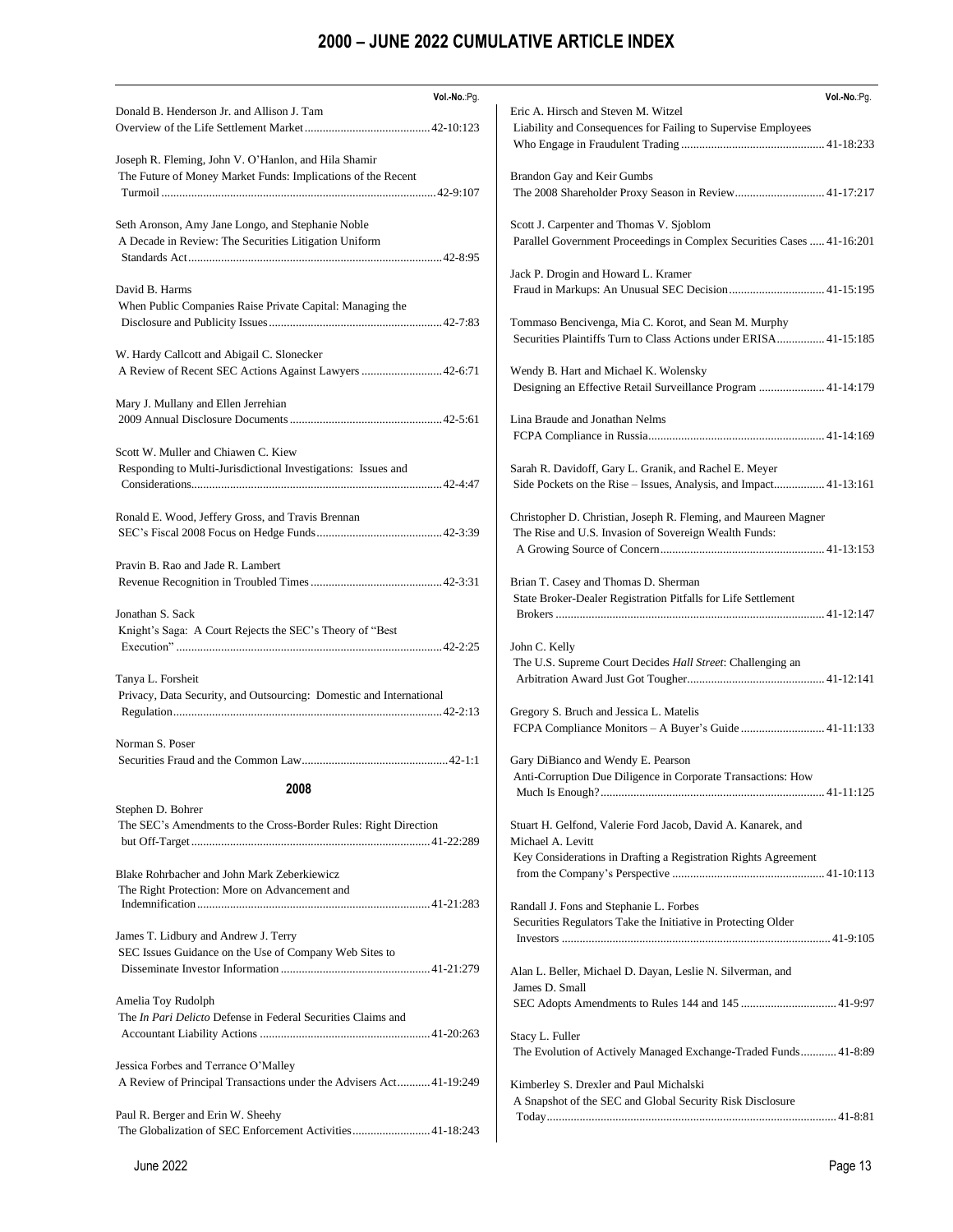| Vol .- No .: Pg.                                                                                              | Vol .- No .: Pg.                                                                                                          |
|---------------------------------------------------------------------------------------------------------------|---------------------------------------------------------------------------------------------------------------------------|
| Bruce Luna, Ed O'Connell, and John White                                                                      | Carey A. Kotula, Geoffrey M. Sigler, and F. Joseph Warin<br>Audit Committee Oversight of a Major Independent              |
| Daniel L. Goelzer                                                                                             |                                                                                                                           |
| What Audit Committees Should Know about the Work of the                                                       | Adam W. Glass<br>The Section $3(a)(2)$ Exemption for Equity Index-Linked Notes 40-13:149                                  |
| George P. Attisano<br>Investment Company Board Oversight of Subadvised                                        | Patrick M. Norton                                                                                                         |
|                                                                                                               |                                                                                                                           |
| Larry E. Bergmann and Matthew B. Comstock<br>Amended Rule 105 of Regulation M: A Fuzzy "Bright Line"  41-4:43 | Hector Gonzalez and Claudius O. Sokenu<br>Pitfalls of Attempts to Cooperate with Enforcement                              |
| Margaret E. Tahyar and Richard D. Truesdell, Jr.                                                              | Ann H. Mathews and Edwin G. Schallert                                                                                     |
| Increasing the Attractiveness of U.S. Capital Markets to Foreign                                              | Market Timing in Variable Annuities: Trends in Regulatory                                                                 |
| Joseph J. Muscatiello and Brynn D. Peltz<br>Hedge Fund Stock Exchange Listings: Considerations and            | C. Stephen Bigler and Pamela H. Sudell<br>Delaware Law Developments: Stock Option backdating                              |
| Rose F. DiMartino and Paul F. Schlichting<br>Soliciting over the Internet: The New E-Proxy Rules in the       | Hector Gonzalez and Claudius O. Sokenu<br>The Current Enforcement Environment and the Corporate                           |
| Jeffrey A. Smith<br>Disclosure of Climate Change Risks and Opportunities  41-1:1                              | Larry E. Bergmann<br>Soft-Dollar Arrangements under Section 28(e) of the Securities                                       |
| 2007                                                                                                          |                                                                                                                           |
| Jonathan M. Hoff and Gregory Zimmer                                                                           | Mark Perlow                                                                                                               |
| The Evolution of Class Certification Standards  40-22:255                                                     |                                                                                                                           |
| Marcela L. Cuadrado and Thomas L. Taylor III                                                                  | Margaret Jacobs and Betty Santangelo<br>The Anti-Money Laundering Regime for the Futures Industry40-6:59                  |
| Patryk J. Chudy and Richard A. Martin<br>Collateral Estoppel & Foreign Parallel Proceedings: The Risks        | Marc H. Folladori, Michael Hermsen, and Saul R. Laureles<br>SEC Overhauls Executive Compensation Disclosure Rules 40-5:47 |
|                                                                                                               | Alice F. Yurke                                                                                                            |
| Christopher F. Chase and Christopher M. Salter<br>Short Selling and Naked Shorts in the Regulation SHO        | Developments Affecting Commodity-Linked Security Products40-4:41                                                          |
|                                                                                                               | Jeffrey D. Karpf and Leslie N. Silverman<br>When Time-of-Sale Disclosure Turns Out to Be Wrong:                           |
| William E. Donnelly and Robert P. Howard, Jr.<br>Brokers Beware: Elder Law Issues Become Increasingly         |                                                                                                                           |
|                                                                                                               | Gary DiBianco and Andrew M. Lawrence<br>Investigation and Reporting Obligations under Section 10A                         |
| Jennifer Corinis and Steven W. Hansen                                                                         |                                                                                                                           |
| Judicial Views of "Collective Scienter" in a Section 10(b) Case  40-18:207                                    | Brian T. Casey and Eric L. Marhoun                                                                                        |
| Deborah G. Heilizer and Brian L. Rubin<br>What's in a Name? Enforcement Trends and Possible                   | Broker-Dealer Participation in Life Settlements of Variable                                                               |
|                                                                                                               | Jessica A. Clarke and Jacqueline C. Wolff                                                                                 |
| Jon A. Jacobson and Bradford D. Kaufman                                                                       | Liability under the Foreign Corrupt Practices Act40-2:13                                                                  |
| Margaret Jacobs and Betty Santangelo                                                                          | Thomas Kuczajda and Sharon Rose<br>Supervising Sales of 529 Plans: Not as Easy as 1-2-3 40-1:1                            |
| Mutual Fund Compliance and the Anti-Money Laundering                                                          | 2006                                                                                                                      |
|                                                                                                               |                                                                                                                           |
|                                                                                                               | <b>Matthew Farley</b><br>Arbitrating with People Who Are Not Parties to the Agreement 39-22:245                           |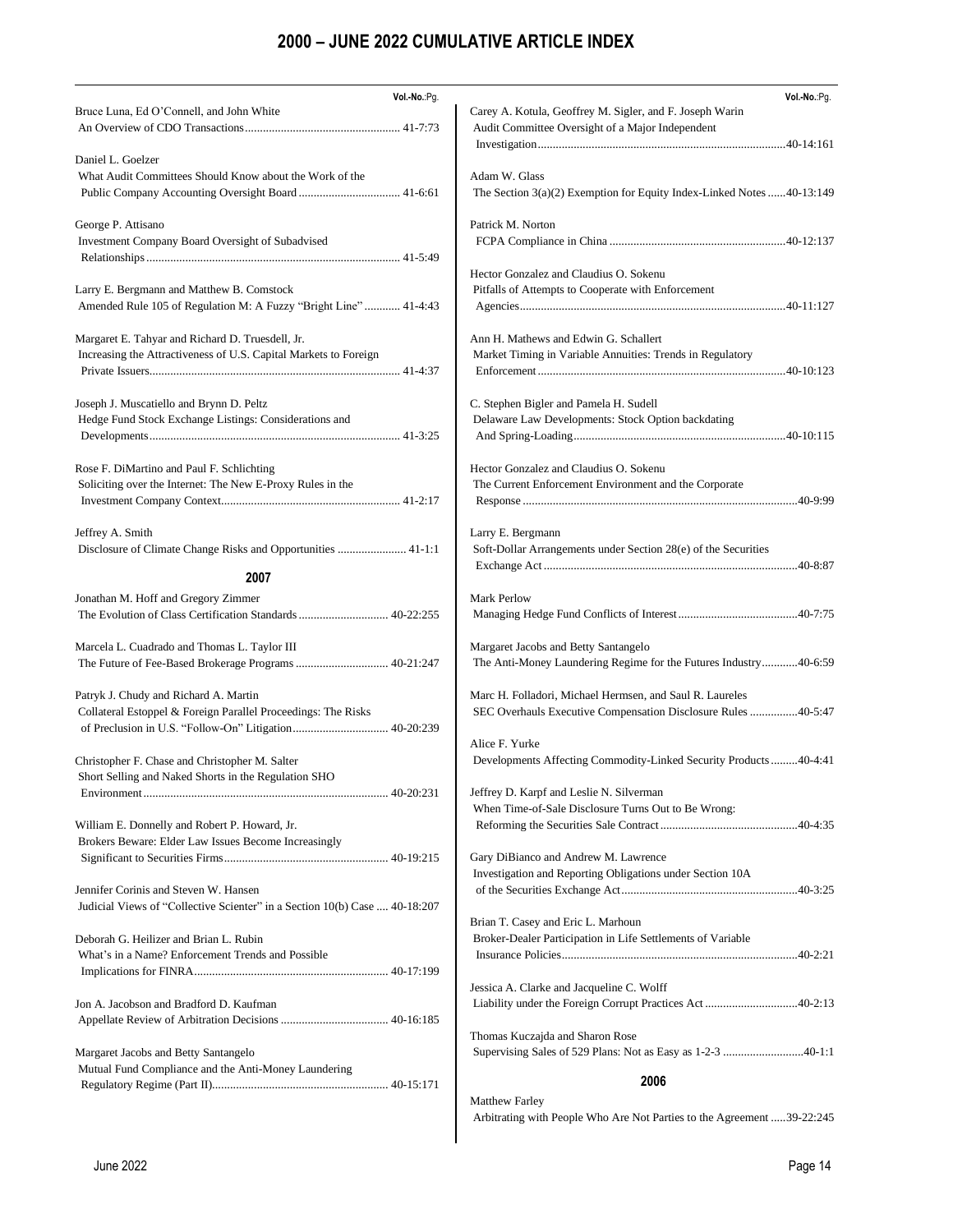| Vol.-No.:Pg.                                                          | Vol.-No.:Pg.                                                             |
|-----------------------------------------------------------------------|--------------------------------------------------------------------------|
| David Seide                                                           | Daniel L. Goelzer and Marilyn Weimer                                     |
| Compelled Waivers of the Attorney-Client Privilege 39-21:235          | Inspecting the Watchdogs — An Overview of the PCAOB's Inspection         |
|                                                                       |                                                                          |
| Cristina Alger and Lori A. Martin                                     |                                                                          |
|                                                                       | Christopher L. Padurano and Charles A. Ross                              |
| Mark D. Young                                                         |                                                                          |
| Policing Energy Price Manipulation: Whose Beat? What Rules?39-19:207  | Jack Weinberg                                                            |
|                                                                       | Books and Records Retention and Disclosure in the Electronic Age 39-4:15 |
| Rebecca F. Ebert and Barry W. Rashkover                               |                                                                          |
|                                                                       | Terri Seligman                                                           |
|                                                                       | Email Marketing: Legal Overview and Compliance Guidelines  39-3:9        |
| Thomas A. Hanusik                                                     |                                                                          |
| Sarbanes-Oxley: Broader Statutes, Bigger Penalties 39-17:177          | Janet L. Fisher and Leslie N. Silverman                                  |
|                                                                       |                                                                          |
| Kathleen Fuentes and Domenick Pugliese                                |                                                                          |
| Role of Electronic Media and the Use of the Internet                  | Lorraine Bellard and Jeffrey Plotkin                                     |
|                                                                       | Act-of-Production Privilege in SEC Proceedings 39-1:289                  |
|                                                                       |                                                                          |
| Seth Aronson, Kristina Hersey, and Amy Longo                          | 2005                                                                     |
| Preemption of "Holder" Class Actions under SLUSA 39-15:163            | Behnam Dayanim and Kristine A. Rembach                                   |
|                                                                       | Notice of Data Theft: States and the Congress Jump on the                |
| Brynn D. Peltz                                                        |                                                                          |
|                                                                       |                                                                          |
|                                                                       | James N. Benedict, Sean M. Murphy, and Andrew W. Robertson               |
| Susan C. Ervin and Matthew F. Kluchenek                               |                                                                          |
| Possible Breakthrough to Expanded Use of Futures by Investment        |                                                                          |
|                                                                       | Lawrence M. Gill                                                         |
| LizabethAnn R. Eisen                                                  |                                                                          |
| Role of Underwriters' Counsel in Complying with the NASD's            | Richard L. Gallagher and Robert P. Varian                                |
|                                                                       | Loss Causation in Securities Class Actions after Dura  38-19:241         |
|                                                                       |                                                                          |
| Gregory S. Bruch and Jessica L. Matelis                               | Norman S. Poser                                                          |
|                                                                       |                                                                          |
|                                                                       |                                                                          |
| Glen Barrentine and Thomas Kuczajda                                   | Christopher S. Petito and Angela R. Thompson                             |
| Equity-Indexed Annuities: Regulatory Trouble for the Unwary 39-12:119 | Practical Tips for Handling Regulatory Inspections 38-17:215             |
|                                                                       |                                                                          |
| Anna T. Pinedo                                                        | Margaret Jacobs and Betty Santangelo                                     |
| Legal and Regulatory Developments Relating to                         | Mutual Fund Compliance and the Anti-Money Laundering                     |
|                                                                       |                                                                          |
| William E. Donnelly and Jerry A. Isenberg                             | Peter D. Cripps, Ian A. Hartman, and William G. Lawlor                   |
| Lawyers as Gatekeepers: An SEC Enforcement Perspective39-10:97        | Doing Public M&A Deals in Pennsylvania: Minesweeper                      |
|                                                                       |                                                                          |
| Robert B. Robbins and Philip L. Rothenberg                            |                                                                          |
| Writing Risk Factor Disclosure in Exchange Act Reports39-9:87         | Paul B. Uhlenhop                                                         |
|                                                                       | Critical Elements of an Effective Supervisory Structure  38-14:173       |
| Nicolas Grabar                                                        |                                                                          |
|                                                                       | Bradley C. Faris and Mark D. Gerstein                                    |
|                                                                       |                                                                          |
| Inez H. Friedman-Boyce and Carl E. Metzger                            |                                                                          |
| Defending Venture Capital Firms in Securities Litigation39-8:63       | Kathleen K. Clarke and Paul M. Miller                                    |
|                                                                       |                                                                          |
| John H. Eickemeyer                                                    |                                                                          |
| SEC Actions Against Accountants under Section 10A of the              | Timothy B. Parker                                                        |
|                                                                       |                                                                          |
|                                                                       |                                                                          |
| Marc Recht and Dennis J. White                                        | Matthew C. Baltay, John H. Henn, and Brandon F. White                    |
| Sarbanes-Oxley's Continuing Impact on Middle-Market M&A39-7:47        | Anonymous Sources in Securities Class Action Complaints 38-11:131        |
|                                                                       |                                                                          |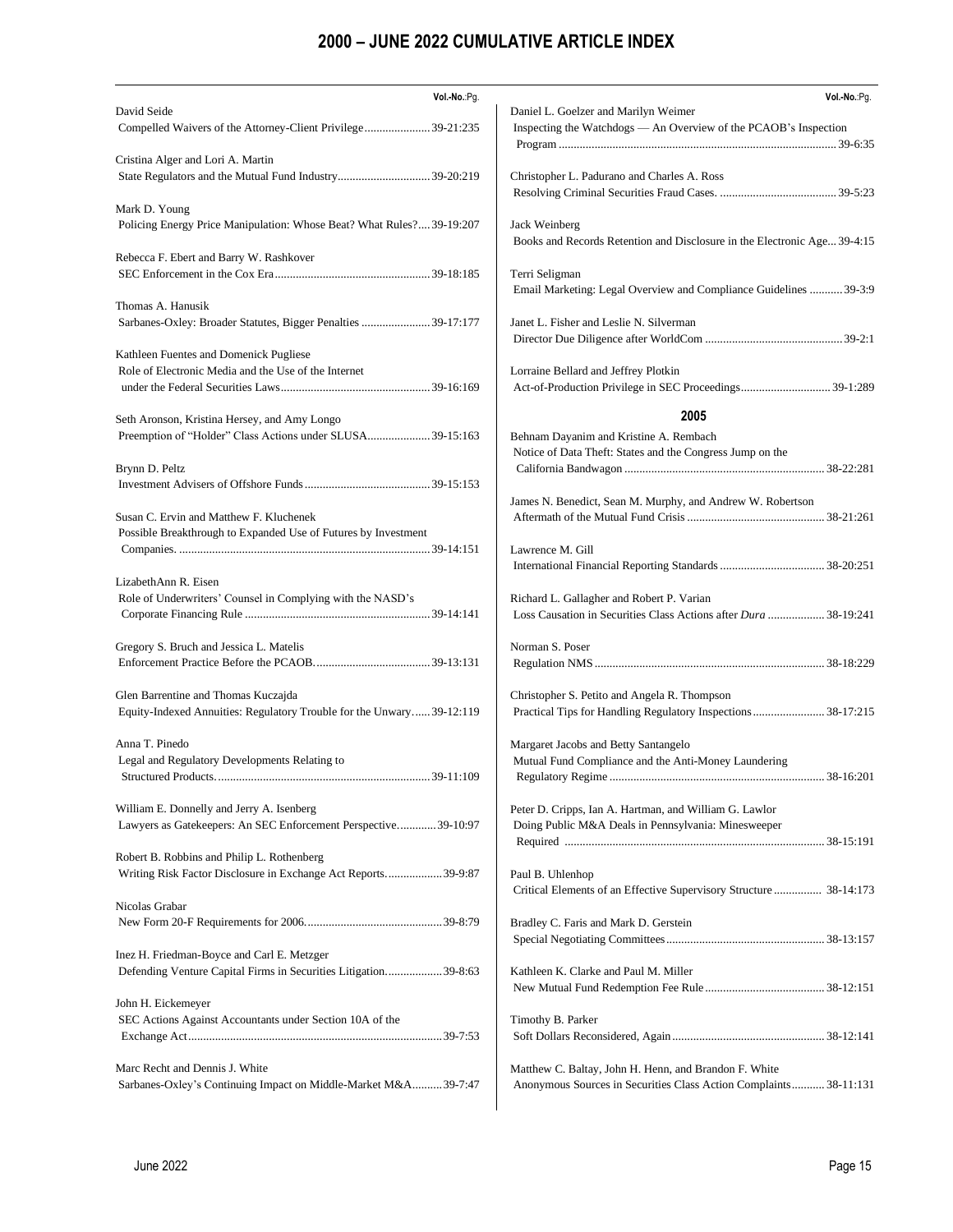| Vol .- No .: Pg.                                                                                               | Vol.-No.:Pg.                                                            |
|----------------------------------------------------------------------------------------------------------------|-------------------------------------------------------------------------|
| Mark A. Borges                                                                                                 | Jeffrey C. Blockinger and Rebecca M. Palmer                             |
| FASB's New Accounting Standard for Stock-Based                                                                 | Hedge Fund Managers in the Era of Heightened Regulatory                 |
|                                                                                                                |                                                                         |
| Tracy A. Nichols and Stephen P. Warren                                                                         | Michael S. Sackheim                                                     |
|                                                                                                                |                                                                         |
| Mari-Anne Pisarri                                                                                              | Robert R. Stauffer, Seth A. Travis, and Anton R. Valukas                |
|                                                                                                                | Enforcement Actions in the Post-Enron World: Zero Tolerance             |
|                                                                                                                |                                                                         |
| Sarah E. McCallum and Warren R. Stern<br>The Private Securities Litigation Reform Act: Ten Years after 38-7:89 | Richard W. Helm and Frederick B. Lohr                                   |
|                                                                                                                |                                                                         |
| Jeffrey D. Karpf and Leslie N. Silverman                                                                       |                                                                         |
| The SEC's Securities Offering Reform Proposals:                                                                | Allan Horwich                                                           |
|                                                                                                                |                                                                         |
| Michael Delikat, Renee B. Phillips, and Jill L. Rosenberg                                                      | Jennifer L. Chunias and Carl E. Metzger                                 |
|                                                                                                                | Two Years after Sarbanes-Oxley: Assessing the Impact on                 |
|                                                                                                                |                                                                         |
| Kenneth J. Berman and Elizabeth N. Kaplan                                                                      |                                                                         |
|                                                                                                                | Kelly H. Zinser<br>New Issues Are the New Hot Issues — An Overview of   |
| Vincent J. Badolato and Dennis J. Lawson                                                                       |                                                                         |
|                                                                                                                |                                                                         |
|                                                                                                                | John H. Henn, Kalun Lee, and Stephen C. Warneck                         |
| Daniel Aronowitz                                                                                               | The Lead Plaintiff and Lead Counsel Provisions of the PSLRA:            |
|                                                                                                                |                                                                         |
| Steven B. Caruso                                                                                               | Daniel L. Goelzer and Marilyn Weimer                                    |
| Arbitrator Training in the Securities Dispute Arena 38:1-8                                                     | An Audit of Internal Control over Financial Reporting -                 |
|                                                                                                                |                                                                         |
| Paul W. Goldstein, Rochelle S. Hall, and Thomas J. McGonigle                                                   |                                                                         |
|                                                                                                                | Roberto M. Braceras                                                     |
| 2004                                                                                                           |                                                                         |
| Kevin D. Finger, The Honorable Erwin I. Katz, and Robert W. Lannan                                             | Seth Aronson and Amy J. Longo                                           |
| Sarbanes-Oxley and Publicly Traded Corporations in the Zone                                                    | Current Issues under the Securities Litigation Uniform Standards        |
|                                                                                                                |                                                                         |
| Emily M. Zeigler                                                                                               | Steven B. Nadel                                                         |
|                                                                                                                |                                                                         |
|                                                                                                                |                                                                         |
| Marc Morgenstern and Peter Nealis                                                                              | Kit Chaskin, Venus S. McGhee, Neil B. Posner, Carolyn H. Rosenberg, and |
|                                                                                                                | Duane F. Sigelko                                                        |
| Michael L. Cypers, William H. Forman, and John M. Landry                                                       |                                                                         |
|                                                                                                                | Kathleen K. Clarke and Paul M. Miller                                   |
|                                                                                                                | Compliance Programs of Registered Investment Advisers and               |
| Thomas J. Sherrard                                                                                             |                                                                         |
|                                                                                                                |                                                                         |
| Donald W. Glazer and Keith F. Higgins                                                                          | Stephen P. Younger                                                      |
| Securities Exchange Act Section 16: Short Answers to Quick                                                     |                                                                         |
|                                                                                                                | Marc Morgenstern                                                        |
|                                                                                                                |                                                                         |
| Helene T. Glotzer                                                                                              |                                                                         |
|                                                                                                                | Paul R. Bessette, Blair C. Hedges, and Steven S. Kaufhold               |
| Gary Simon                                                                                                     | Defending Securities Class Actions Involving Accounting                 |
|                                                                                                                |                                                                         |
|                                                                                                                | 2003                                                                    |
|                                                                                                                | Sylvia M. Mahaffey, Lilyanna L. Peyser, and Robert B. Robbins           |

Regulation D Offerings and the Internet..........................................36-22:259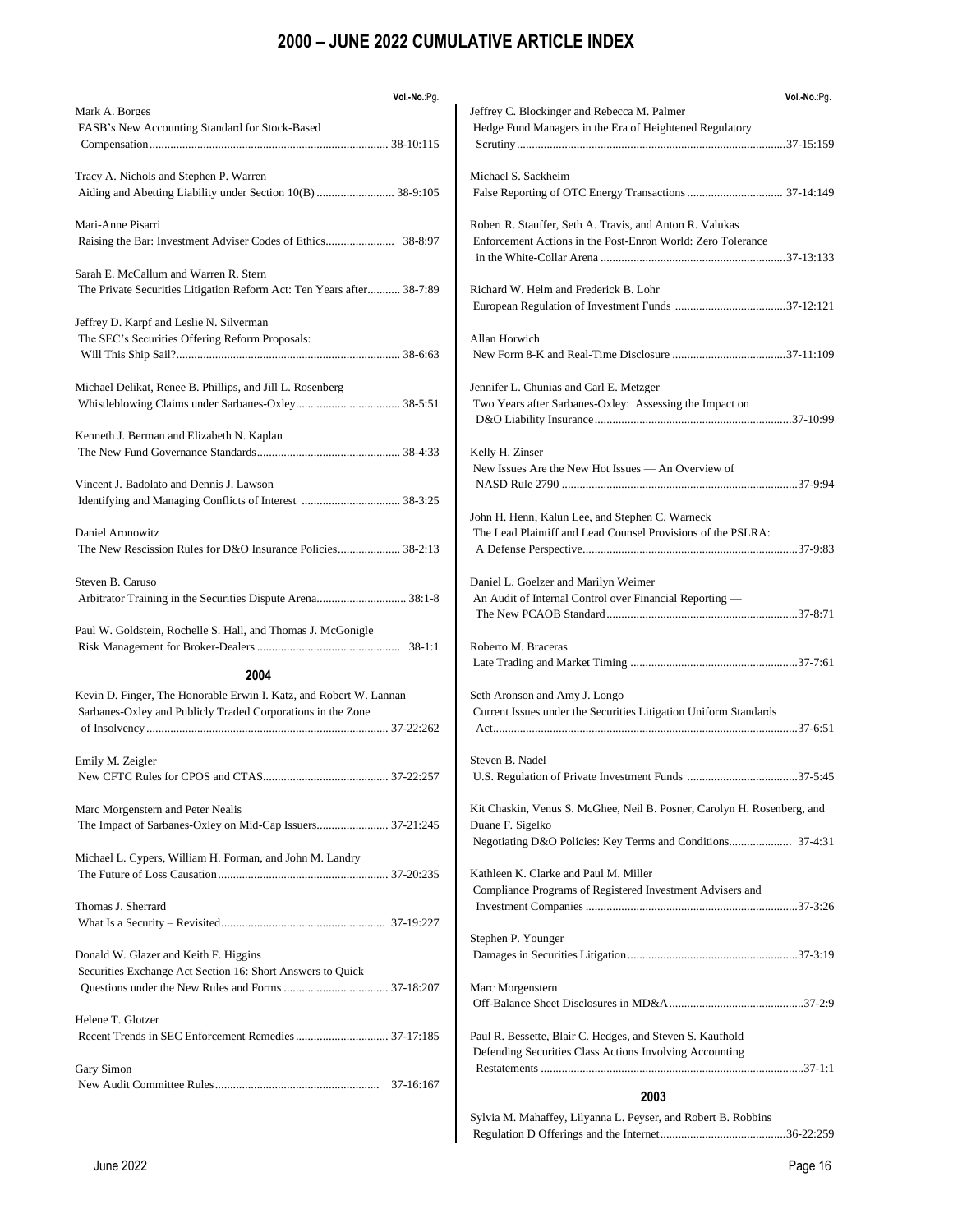| Vol .- No .: Pg.                                                                 | Vol.-No.:Pg.                                                                              |
|----------------------------------------------------------------------------------|-------------------------------------------------------------------------------------------|
| Philip H. Harris and Wei-Li F.X. Tjong                                           | John J. Huber and Thomas J. Kim                                                           |
| Regulatory Issues in Private Placements                                          | The Sarbanes-Oxley Act of 2002 and Commission Rulemaking -                                |
|                                                                                  |                                                                                           |
| Vincent R. Cappucci                                                              | John J. Huber and Thomas J. Kim                                                           |
|                                                                                  | The Sarbanes-Oxley Act of 2002 and Commission Rulemaking –                                |
|                                                                                  |                                                                                           |
| William E. Donnelly and Thomas J. McGonigle                                      |                                                                                           |
| Research Analysts' Conflicts: The Regulatory Response 36-20:235                  | Gregory V. Varallo                                                                        |
|                                                                                  |                                                                                           |
| Terrance J. O'Malley                                                             |                                                                                           |
| The SEC Revises and Modernizes the Advisers Act                                  | Kathleen H. Moriarty and David W. Selden                                                  |
|                                                                                  |                                                                                           |
| James C. Hartman, Jennifer S. Martinez, and Mark D. Pollack                      | Julien Bourgeois and George J. Mazin                                                      |
|                                                                                  |                                                                                           |
|                                                                                  |                                                                                           |
| James N. Benedict and Christopher M. Joraleman                                   | 2002                                                                                      |
| Primary Liability of Secondary Actors in Securities Fraud Cases  36-17:205       | Mari-Anne Pisarri<br>When Two Worlds Collide: The Interplay Between Broker-Dealer         |
|                                                                                  |                                                                                           |
| Inez H. Friedman-Boyce and Brian E. Pastuszenski                                 |                                                                                           |
| Defending Outside Directors in Securities Litigation36-16:191                    | S. Mark Hurd                                                                              |
|                                                                                  | Indemnification of Directors and Officers under Delaware Law 35-21:262                    |
| Gerald Audant, Sara B. Brody, James E. Burns, and Robert P. Varian               |                                                                                           |
| Trying Securities Class Actions in the Post-Enron Era 36-15:177                  | Stuart M. Grant and Megan D. McIntyre                                                     |
|                                                                                  | Class Certification and Section 18 of the Exchange Act  35-21:255                         |
| Jay G. Baris<br>Anti-Money Laundering: Rules for Investment Companies  36-14:165 |                                                                                           |
|                                                                                  | Allan Horwich                                                                             |
| Steven Drachman                                                                  | New Requirements for Disclosure of Financial Condition under                              |
| The SEC's Company Act and Advisers Act Agenda 36-13:149                          |                                                                                           |
|                                                                                  |                                                                                           |
| Paul Ferrillo and Erin J. Law                                                    | Guy P. Lander<br>Using the Internet to Reduce the Costs of Securities Practice  35-19:237 |
| Class Certification and the 'Most Adequate' Plaintiff 36-12:141                  |                                                                                           |
|                                                                                  | Peter J. Anderson and Alana Rae Black                                                     |
| Ira H. Jolles                                                                    |                                                                                           |
| Sarbanes-Oxley: The New Audit Committee and the Exercise                         |                                                                                           |
|                                                                                  | Craig E. Chapman                                                                          |
| Mari-Anne Pisarri                                                                |                                                                                           |
|                                                                                  |                                                                                           |
|                                                                                  | Dean J. DiPilato, Brian E. Pastuszenski, and Christopher F. Robertson                     |
| William D. Edick                                                                 | Loss Causation in Securities Litigation: A Defense Strategy Whose                         |
|                                                                                  |                                                                                           |
|                                                                                  |                                                                                           |
| Kelly H. Zinser                                                                  | Jeffrey C. Blockinger and Prufesh R. Modhera                                              |
|                                                                                  |                                                                                           |
|                                                                                  | C. Evan Stewart                                                                           |
| Martin F. Doublesin and Marc H. Folladori                                        | Liability for Securities Lawyers in the Post-Enron Era  35-15:171                         |
| Developments in Executive Compensation Disclosures36-8:107                       |                                                                                           |
|                                                                                  | Jerry A. Isenberg                                                                         |
| Michael L. Cypers                                                                | The Seaboard Section 21(A) Report: Promises and Perils  35-14:164                         |
| Trial of an Accountant Liability Case: A Defendents'                             |                                                                                           |
|                                                                                  | James N. Benedict and Mary K. Dulka                                                       |
| N. Robert Stoll                                                                  | Recent Developments in Litigation under                                                   |
| Trial of an Accountant Liability Case: A Plaintiff Lawyer's Tips  36-7:91        |                                                                                           |
|                                                                                  |                                                                                           |
| James J. Junewicz                                                                | Michael Berenson and Christopher D. Menconi                                               |
| The SEC's Recent Enforcement Actions under Regulation FD36-6:83                  | To Boldly Go Where No Securities Offering Has Gone                                        |
|                                                                                  |                                                                                           |
| David A. Bell and Richard L. Dickson                                             |                                                                                           |
| Dilutive Venture Capital Financings of Distressed Companies36-5:73               | Elizabeth Knoblock                                                                        |
|                                                                                  |                                                                                           |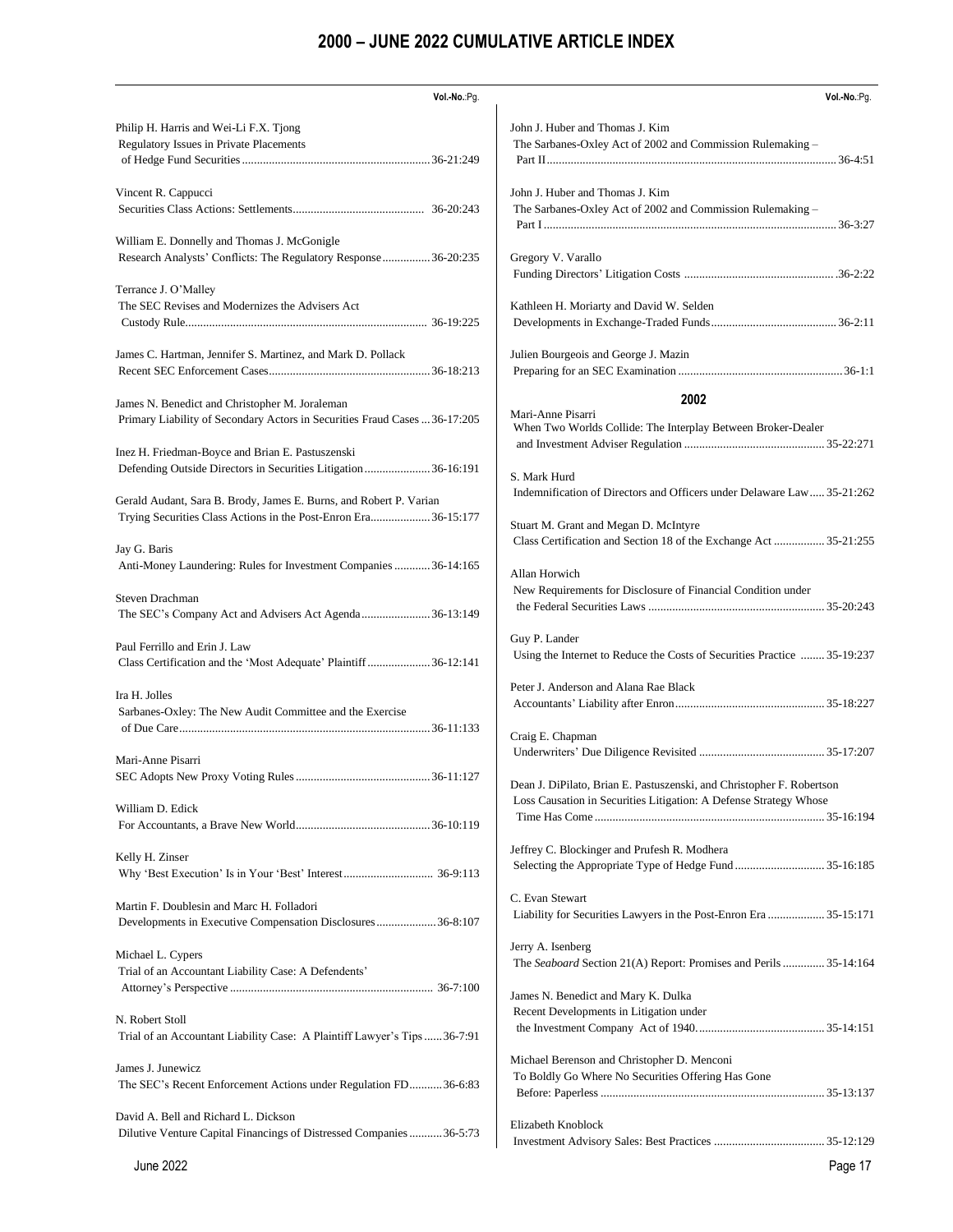| Vol .- No .: Pg.                                                          | Vol.-No.:Pg.                                                      |
|---------------------------------------------------------------------------|-------------------------------------------------------------------|
| Martin Budd and Shawn Wooden                                              | Jonathan L. Lewis and Howard J. Roin                              |
|                                                                           | Due Diligence Investigations: A Litigator's Perspective 34-16:209 |
|                                                                           |                                                                   |
| Paul B. Uhlenhop                                                          | Rose F. DiMartino and Niral P. Kalaria                            |
| Anti-Money Laundering Provisions for Broker-Dealers  35-11:107            |                                                                   |
|                                                                           |                                                                   |
|                                                                           |                                                                   |
| Paul B. Uhlenhop                                                          | Ethan D. Corey                                                    |
|                                                                           | Display and Execution of Customer Limit Orders34-15:185           |
|                                                                           |                                                                   |
| Caroline Krass Levy and Betty Santangelo                                  | Kenneth J. Berman and Shannon Conaty                              |
| New Anti-Money Laundering Rules for the Futures Industry 35-9:85          | Disclosure of Mutual Fund after-Tax Returns 34-14:172             |
|                                                                           |                                                                   |
| Peter M. Casey, Christian M. Hoffman, and Stephen C. Warneck              | Rochelle S. Hall, Thomas J. McGonigle, and M. Elizabeth Parks     |
|                                                                           |                                                                   |
|                                                                           |                                                                   |
| Daniel J. Kramer and Megan Elizabeth Murray                               | Daniel S. Drosman and Jordan Eth                                  |
| Extraterritorial Application of United States Securities Laws to          | The Private Securities Litigation Reform Act:                     |
|                                                                           |                                                                   |
|                                                                           |                                                                   |
|                                                                           |                                                                   |
| Robert B. Robbins                                                         | Jay G. Baris                                                      |
| The Fiduciary Duties of Directors of Corporate General Partners:          |                                                                   |
|                                                                           |                                                                   |
|                                                                           | Margaret A. Jacobs, Daniel J. Kramer, and Betty Santangelo        |
| James C. Creigh and Michael S. Dorf                                       |                                                                   |
| Earn-Outs and Other Deferred Consideration Rights 35-5:49                 |                                                                   |
|                                                                           |                                                                   |
|                                                                           | Tuuli-Ann Ristkok                                                 |
| Michael S. Caccese                                                        |                                                                   |
|                                                                           |                                                                   |
|                                                                           | Michael S. Sackheim and Jane Kang Thorpe                          |
| Jeffrey C. Blockinger and Stephanie M. Monaco                             | Equity Derivatives under the Commodity Futures                    |
| Operating a Hedge Fund in a Regulated Environment  35-3:27                |                                                                   |
|                                                                           |                                                                   |
| Jonathan M. Hoff and Jake P. Yanchar                                      | Mark D. Young                                                     |
|                                                                           | The Commodity Futures Modernization Act of 2000: Twenty Questions |
|                                                                           |                                                                   |
|                                                                           |                                                                   |
| Jonathan M. Rich                                                          |                                                                   |
| Antitrust Enforcement in the Securities and Commodities Markets 35-1:1    | Sandra Folsom Kinsey                                              |
|                                                                           |                                                                   |
| 2001                                                                      |                                                                   |
| Paul B. Uhlenhop and Michael Wise                                         | Jeffrey O. Himstreet and Neal E. Sullivan                         |
| Managing Regulatory Investigations and Examinations                       |                                                                   |
| 34-22:271                                                                 |                                                                   |
|                                                                           | Kenneth B. Winer and Samuel J. Winer                              |
| David B. Harms                                                            | Effective Representation in the SEC Wells Process34-6:59          |
| Integration under the 1933 Act: The SEC Provides                          |                                                                   |
|                                                                           | Christian J. Mixter                                               |
|                                                                           |                                                                   |
|                                                                           | Web-Based Investment Advisers and Commodity                       |
| E. Paul Quinn                                                             |                                                                   |
|                                                                           |                                                                   |
|                                                                           | Steven B. Boehm and Cynthia M. Krus                               |
| Susan C. Ervin                                                            |                                                                   |
|                                                                           |                                                                   |
|                                                                           | David E. Webb                                                     |
| Mark Bonham and Craig Norris                                              |                                                                   |
|                                                                           |                                                                   |
| Recent Legal and Accounting Issues in Initial Public Offerings  34-18:233 |                                                                   |
|                                                                           | Peter Q. Bassett and Kelly C. Wilcove                             |
| Leo F. Orenstein                                                          | State Court Securities Litigation after the Uniform               |
| The NASD and the Constitutional Right to Remain Silent  34-17:225         |                                                                   |
|                                                                           |                                                                   |
| Richard F. Jackson and James T. McHale                                    | Alan L. Dye and Peter J. Romero                                   |
| Financial Privacy and Regulation S-P:                                     |                                                                   |
|                                                                           |                                                                   |
|                                                                           |                                                                   |
|                                                                           |                                                                   |